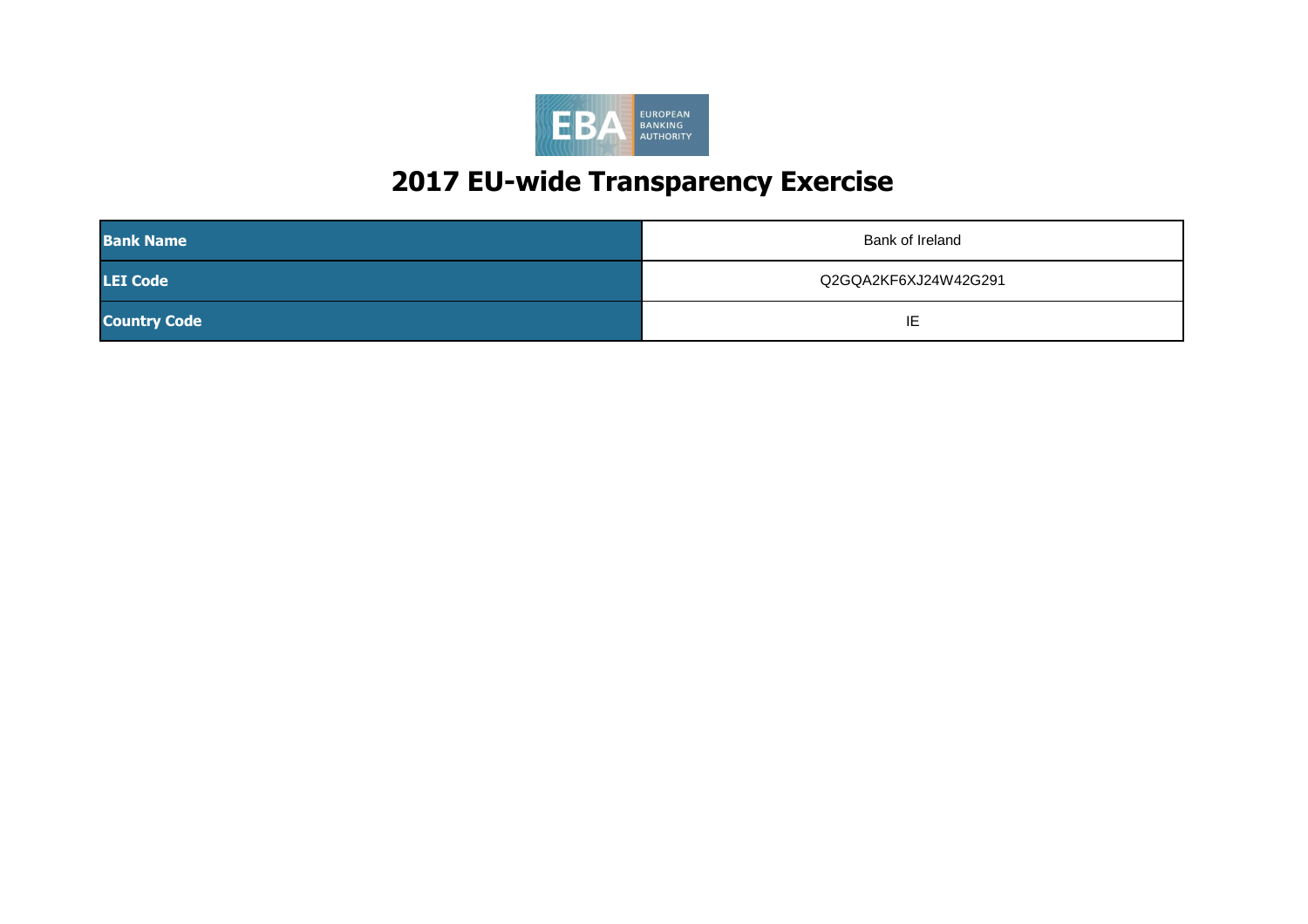|                                                         | (mln EUR, $%$ ) | As of<br>31/12/2016                                                                                                                    | As of<br>30/06/2017 | <b>COREP CODE</b>                                            | <b>REGULATION</b>                                                                                                                                                                            |                                                                                                                                                                                                                                                                                                           |
|---------------------------------------------------------|-----------------|----------------------------------------------------------------------------------------------------------------------------------------|---------------------|--------------------------------------------------------------|----------------------------------------------------------------------------------------------------------------------------------------------------------------------------------------------|-----------------------------------------------------------------------------------------------------------------------------------------------------------------------------------------------------------------------------------------------------------------------------------------------------------|
|                                                         | A               | <b>OWN FUNDS</b>                                                                                                                       | 9,384               |                                                              | 8,940 $C 01.00 (r010, c010)$                                                                                                                                                                 | Articles 4(118) and 72 of CRR                                                                                                                                                                                                                                                                             |
|                                                         | A.1             | <b>COMMON EQUITY TIER 1 CAPITAL (net of deductions and after applying transitional</b><br>adjustments)                                 | 7,217               |                                                              | 7,023 $\big $ C 01.00 (r020,c010)                                                                                                                                                            | Article 50 of CRR                                                                                                                                                                                                                                                                                         |
|                                                         | A.1.1           | Capital instruments eligible as CET1 Capital (including share premium and net own capital<br>instruments)                              | 3,055               |                                                              | 3,055 C 01.00 (r030,c010)                                                                                                                                                                    | Articles 26(1) points (a) and (b), 27 to 29, 36(1) point (f) and 42 of CRR                                                                                                                                                                                                                                |
|                                                         | A.1.2           | Retained earnings                                                                                                                      | 5,660               |                                                              | 5,485 C 01.00 (r130,c010)                                                                                                                                                                    | Articles 26(1) point (c), 26(2) and 36 (1) points (a) and (I) of CRR                                                                                                                                                                                                                                      |
|                                                         | A.1.3           | Accumulated other comprehensive income                                                                                                 | $-169$              |                                                              | $-375$ C 01.00 (r180,c010)                                                                                                                                                                   | Articles 4(100), 26(1) point (d) and 36 (1) point (l) of CRR                                                                                                                                                                                                                                              |
|                                                         | A.1.4           | <b>Other Reserves</b>                                                                                                                  | 53                  |                                                              | 431 C 01.00 (r200, c010)                                                                                                                                                                     | Articles 4(117) and 26(1) point (e) of CRR                                                                                                                                                                                                                                                                |
|                                                         | A.1.5           | Funds for general banking risk                                                                                                         |                     |                                                              | $0$ C 01.00 (r210, c010)                                                                                                                                                                     | Articles 4(112), 26(1) point (f) and 36 (1) point (l) of CRR                                                                                                                                                                                                                                              |
|                                                         | A.1.6           | Minority interest given recognition in CET1 capital                                                                                    |                     |                                                              | $0$ C 01.00 (r230, c010)                                                                                                                                                                     | Article 84 of CRR                                                                                                                                                                                                                                                                                         |
|                                                         | A.1.7           | Adjustments to CET1 due to prudential filters                                                                                          | $-157$              |                                                              | $-49$ C 01.00 (r250, c010)                                                                                                                                                                   | Articles 32 to 35 of and 36 (1) point (I) of CRR                                                                                                                                                                                                                                                          |
|                                                         | A.1.8           | (-) Intangible assets (including Goodwill)                                                                                             | $-625$              |                                                              | $-691$ C 01.00 (r300,c010) + C 01.00 (r340,c010)                                                                                                                                             | Articles 4(113), 36(1) point (b) and 37 of CRR. Articles 4(115), 36(1) point (b) and 37 point (a) of CCR                                                                                                                                                                                                  |
|                                                         | A.1.9           | $\frac{1}{2}$ (-) DTAs that rely on future profitability and do not arise from temporary differences net of<br>associated DTLs         | $-1,215$            |                                                              | $-1,191$ C 01.00 (r370,c010)                                                                                                                                                                 | Articles 36(1) point (c) and 38 of CRR                                                                                                                                                                                                                                                                    |
|                                                         | A.1.10          | (-) IRB shortfall of credit risk adjustments to expected losses                                                                        | $-150$              |                                                              | $-247$ C 01.00 (r380,c010)                                                                                                                                                                   | Articles 36(1) point (d), 40 and 159 of CRR                                                                                                                                                                                                                                                               |
|                                                         | A.1.11          | (-) Defined benefit pension fund assets                                                                                                | -8                  |                                                              | $-17$ C 01.00 (r390,c010)                                                                                                                                                                    | Articles 4(109), 36(1) point (e) and 41 of CRR                                                                                                                                                                                                                                                            |
|                                                         | A.1.12          | (-) Reciprocal cross holdings in CET1 Capital                                                                                          |                     |                                                              | $0$ C 01.00 (r430,c010)                                                                                                                                                                      | Articles 4(122), 36(1) point (g) and 44 of CRR                                                                                                                                                                                                                                                            |
|                                                         | A.1.13          | (-) Excess deduction from AT1 items over AT1 Capital                                                                                   |                     |                                                              | $0$ C 01.00 (r440,c010)                                                                                                                                                                      | Article 36(1) point (j) of CRR                                                                                                                                                                                                                                                                            |
|                                                         |                 | A.1.14 (-) Deductions related to assets which can alternatively be subject to a 1.250% risk weight                                     | $-54$               |                                                              | C 01.00 (r450,c010) + C 01.00 (r460,c010) +<br>$-59$ C 01.00 (r470, c010) + C 01.00 (r471, c010) +<br>C 01.00 (r472,c010)                                                                    | Articles 4(36), 36(1) point (k) (i) and 89 to 91 of CRR; Articles 36(1) point (k) (ii), 243(1) point (b),<br>244(1) point (b) and 258 of CRR; Articles 36(1) point k) (iii) and 379(3) of CRR; Articles 36(1) point k)<br>(iv) and $153(8)$ of CRR and Articles $36(1)$ point k) (v) and $155(4)$ of CRR. |
|                                                         | A.1.14.1        | Of which: from securitisation positions (-)                                                                                            | $-54$               |                                                              | $-59$ C 01.00 (r460,c010)                                                                                                                                                                    | Articles 36(1) point (k) (ii), 243(1) point (b), 244(1) point (b) and 258 of CRR                                                                                                                                                                                                                          |
|                                                         | A.1.15          | (-) Holdings of CET1 capital instruments of financial sector entities where the institiution does not<br>have a significant investment |                     |                                                              | $0$ C 01.00 (r480,c010)                                                                                                                                                                      | Articles 4(27), 36(1) point (h); 43 to 46, 49 (2) and (3) and 79 of CRR                                                                                                                                                                                                                                   |
| <b>OWN FUNDS</b><br><b>Transitional period</b>          |                 | A.1.16 (-) Deductible DTAs that rely on future profitability and arise from temporary differences                                      |                     |                                                              | $0$ C 01.00 (r490,c010)                                                                                                                                                                      | Articles 36(1) point (c) and 38; Articles 48(1) point (a) and 48(2) of CRR                                                                                                                                                                                                                                |
|                                                         | A.1.17          | (-) Holdings of CET1 capital instruments of financial sector entities where the institiution has a<br>significant investment           | $-43$               |                                                              | $-150$ C 01.00 (r500,c010)                                                                                                                                                                   | Articles 4(27); 36(1) point (i); 43, 45; 47; 48(1) point (b); 49(1) to (3) and 79 of CRR                                                                                                                                                                                                                  |
|                                                         | A.1.18          | (-) Amount exceding the 17.65% threshold                                                                                               |                     |                                                              | $0$ C 01.00 (r510, c010)                                                                                                                                                                     | Article 48 of CRR                                                                                                                                                                                                                                                                                         |
|                                                         |                 | $A.1.19$ (-) Additional deductions of CET1 Capital due to Article 3 CRR                                                                |                     |                                                              | $0$ C 01.00 (r524,c010)                                                                                                                                                                      | Article 3 CRR                                                                                                                                                                                                                                                                                             |
|                                                         | A.1.20          | CET1 capital elements or deductions - other                                                                                            | $-127$              |                                                              | $-126$ C 01.00 (r529,c010)                                                                                                                                                                   |                                                                                                                                                                                                                                                                                                           |
|                                                         | A.1.21          | Transitional adjustments                                                                                                               | 999                 |                                                              | 958 CA1 $\{1.1.1.6 + 1.1.1.8 + 1.1.1.26\}$                                                                                                                                                   |                                                                                                                                                                                                                                                                                                           |
|                                                         | A.1.21.1        | Transitional adjustments due to grandfathered CET1 Capital instruments $(+/-)$                                                         |                     |                                                              | $0$ C 01.00 (r220, c010)                                                                                                                                                                     | Articles 483(1) to (3), and 484 to 487 of CRR                                                                                                                                                                                                                                                             |
|                                                         | A.1.21.2        | Transitional adjustments due to additional minority interests $(+/-)$                                                                  |                     |                                                              | $0$ C 01.00 (r240, c010)                                                                                                                                                                     | Articles 479 and 480 of CRR                                                                                                                                                                                                                                                                               |
|                                                         | A.1.21.3        | Other transitional adjustments to CET1 Capital $(+/-)$                                                                                 | 999                 |                                                              | 958 C 01.00 (r520, c010)                                                                                                                                                                     | Articles 469 to 472, 478 and 481 of CRR                                                                                                                                                                                                                                                                   |
|                                                         | A.2             | ADDITIONAL TIER 1 CAPITAL (net of deductions and after transitional adjustments)                                                       | 775                 |                                                              | 749 C 01.00 (r530,c010)                                                                                                                                                                      | Article 61 of CRR                                                                                                                                                                                                                                                                                         |
|                                                         | A.2.1           | Additional Tier 1 Capital instruments                                                                                                  | 750                 |                                                              | 750 C 01.00 (r540,c010) + C 01.00 (r670,c010)                                                                                                                                                |                                                                                                                                                                                                                                                                                                           |
|                                                         | A.2.2           | (-) Excess deduction from T2 items over T2 capital                                                                                     |                     |                                                              | $0$ C 01.00 (r720, c010)                                                                                                                                                                     |                                                                                                                                                                                                                                                                                                           |
|                                                         | A.2.3           | Other Additional Tier 1 Capital components and deductions                                                                              |                     | $\bf{0}$                                                     | C 01.00 (r690,c010) + C 01.00 (r700,c010) +<br>$C 01.00 (r710, c010) + C 01.00 (r740, c010)$<br>+ C 01.00 (r744,c010) + C 01.00 (r748,c010)                                                  |                                                                                                                                                                                                                                                                                                           |
|                                                         | A.2.4           | Additional Tier 1 transitional adjustments                                                                                             | 25                  |                                                              | $C 01.00 (r660, c010) + C 01.00 (r680, c010) + C 01.00 (r730, c010)$                                                                                                                         |                                                                                                                                                                                                                                                                                                           |
|                                                         | A.3             | TIER 1 CAPITAL (net of deductions and after transitional adjustments)                                                                  | 7,993               |                                                              | 7,772 $\left[ \text{C } 01.00 \right]$ (r015,c010)                                                                                                                                           | Article 25 of CRR                                                                                                                                                                                                                                                                                         |
|                                                         | A.4             | TIER 2 CAPITAL (net of deductions and after transitional adjustments)                                                                  | 1,392               |                                                              | 1,169 $\left[\text{C } 01.00 \text{ (r750, c010)}\right]$                                                                                                                                    | Article 71 of CRR                                                                                                                                                                                                                                                                                         |
|                                                         | A.4.1           | Tier 2 Capital instruments                                                                                                             | 1,276               |                                                              | 1,253 C 01.00 (r760,c010) + C 01.00 (r890,c010)                                                                                                                                              |                                                                                                                                                                                                                                                                                                           |
|                                                         | A.4.2           | Other Tier 2 Capital components and deductions                                                                                         | 70                  | $-80$                                                        | C 01.00 (r910,c010) + C 01.00 (r920,c010) +<br>$C 01.00 (r930, c010) + C 01.00 (r940, c010) +$<br>C 01.00 (r950,c010) + C 01.00 (r970,c010) +<br>$C$ 01.00 (r974,c010) + C 01.00 (r978,c010) |                                                                                                                                                                                                                                                                                                           |
|                                                         | A.4.3           | Tier 2 transitional adjustments                                                                                                        | 46                  |                                                              | C 01.00 (r880,c010) + C 01.00 (r900,c010) +<br>C 01.00 (r960, c010)                                                                                                                          |                                                                                                                                                                                                                                                                                                           |
| <b>OWN FUNDS</b>                                        | B               | <b>TOTAL RISK EXPOSURE AMOUNT</b>                                                                                                      | 50,656              |                                                              | 48,840 C 02.00 (r010,c010)                                                                                                                                                                   | Articles 92(3), 95, 96 and 98 of CRR                                                                                                                                                                                                                                                                      |
| <b>REQUIREMENTS</b>                                     | B.1             | Of which: Transitional adjustments included                                                                                            | 108                 |                                                              | 215 C 05.01 (r010;c040)                                                                                                                                                                      |                                                                                                                                                                                                                                                                                                           |
|                                                         | C.1             | <b>COMMON EQUITY TIER 1 CAPITAL RATIO (transitional period)</b>                                                                        | 14.25%              | 14.38% $\left[$ CA3 {1}                                      |                                                                                                                                                                                              |                                                                                                                                                                                                                                                                                                           |
| <b>CAPITAL RATIOS (%)</b><br><b>Transitional period</b> | C.2             | <b>TIER 1 CAPITAL RATIO (transitional period)</b>                                                                                      | 15.78%              | 15.91% $\begin{bmatrix} \text{CA3} & \text{3} \end{bmatrix}$ |                                                                                                                                                                                              |                                                                                                                                                                                                                                                                                                           |
|                                                         | C.3             | <b>TOTAL CAPITAL RATIO (transitional period)</b>                                                                                       | 18.53%              | 18.31% $\begin{bmatrix} \text{CA3 } \{5\} \end{bmatrix}$     |                                                                                                                                                                                              |                                                                                                                                                                                                                                                                                                           |
| <b>CET1 Capital</b><br><b>Fully loaded</b>              | D               | <b>COMMON EQUITY TIER 1 CAPITAL (fully loaded)</b>                                                                                     | 6,219               | 6,065                                                        | [A.1-A.1.13-A.1.21+MIN(A.2+A.1.13-<br>$\overline{A}.2.2-A.2.4+MIN(A.4+A.2.2-A.4.3,0),0)]$                                                                                                    |                                                                                                                                                                                                                                                                                                           |
| CET1 RATIO (%)<br><b>Fully loaded</b> <sup>1</sup>      |                 | <b>COMMON EQUITY TIER 1 CAPITAL RATIO (fully loaded)</b>                                                                               | 12.30%              |                                                              | 12.47% [[D.1]/[B-B.1]                                                                                                                                                                        |                                                                                                                                                                                                                                                                                                           |

 $^{(1)}$  Fully loaded CET1 capital ratio estimation based on the formulae stated in column "COREP CODE"



# **2017 EU-wide Transparency Exercise**

**Capital**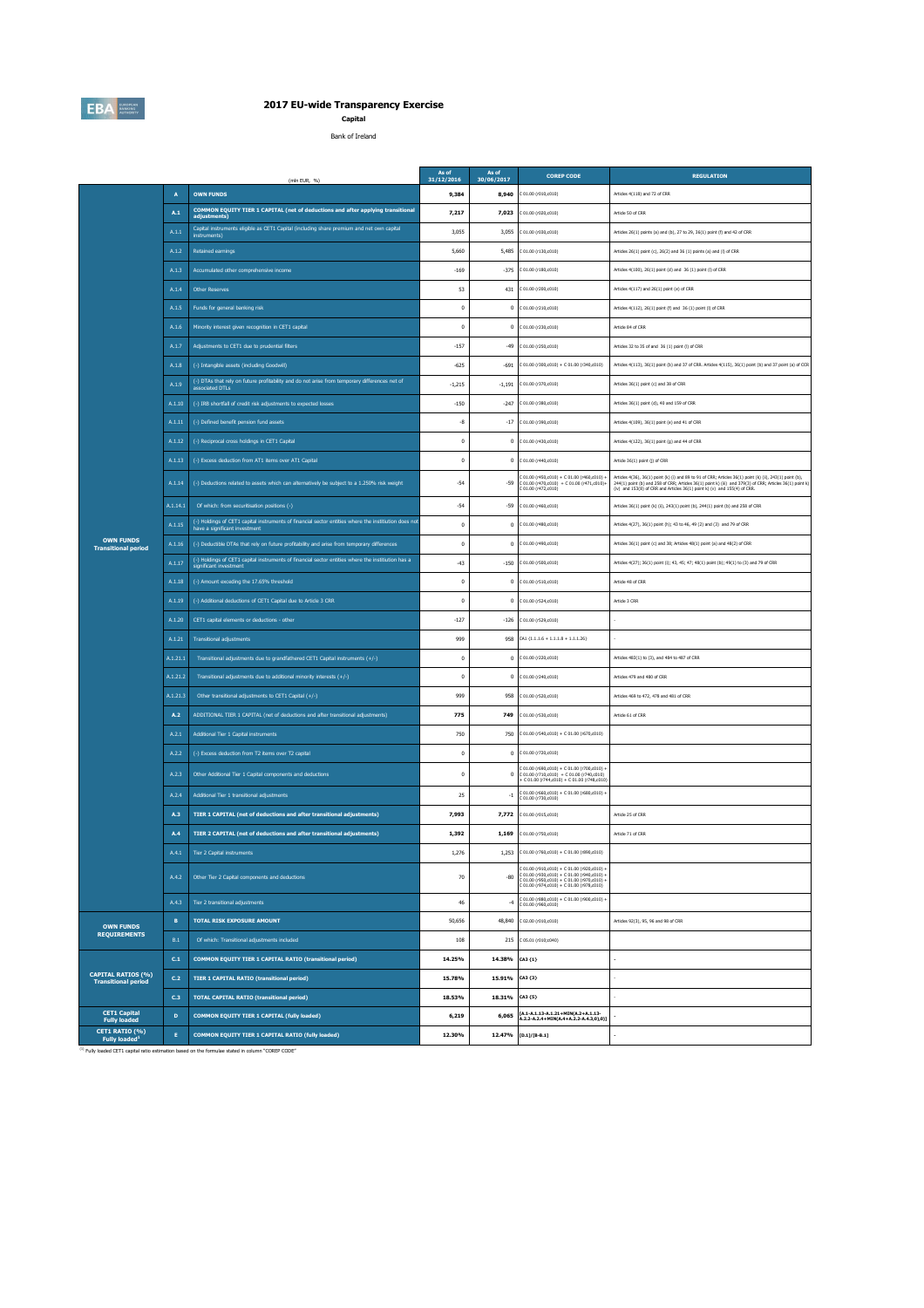|            | (mln EUR, $%$ )                                                                       | As of<br>31/12/2016 | As of<br>30/06/2017 | <b>COREP CODE</b>             | <b>REGULATION</b>                                                                     |
|------------|---------------------------------------------------------------------------------------|---------------------|---------------------|-------------------------------|---------------------------------------------------------------------------------------|
| A.1        | Tier 1 capital - transitional definition                                              | 7,993               | 7,772               | C 47.00 ( $r320, c010$ )      |                                                                                       |
| <b>A.2</b> | Tier 1 capital - fully phased-in definition                                           | 6,969               | 6,815               | $C$ 47.00 (r310,c010)         |                                                                                       |
| B.1        | Total leverage ratio exposures - using a transitional definition of Tier 1 capital    | 109,837             | 107,999             | C 47.00 ( $r300, c010$ )      | Article 429 of the CRR; Delegated Regulation (EU) 2015/62 of 10 October 2014 amending |
| <b>B.2</b> | Total leverage ratio exposures - using a fully phased-in definition of Tier 1 capital | 108,788             | 107,044             | C 47.00 ( $r290, c010$ )      | <b>CRR</b>                                                                            |
| C.1        | Leverage ratio - using a transitional definition of Tier 1 capital                    | 7.3%                | 7.2%                | C 47.00 ( $r340$ , $c010$ )   |                                                                                       |
| C.2        | Leverage ratio - using a fully phased-in definition of Tier 1 capital                 | 6.4%                | 6.4%                | $\bigcup$ C 47.00 (r330,c010) |                                                                                       |



#### **Leverage ratio**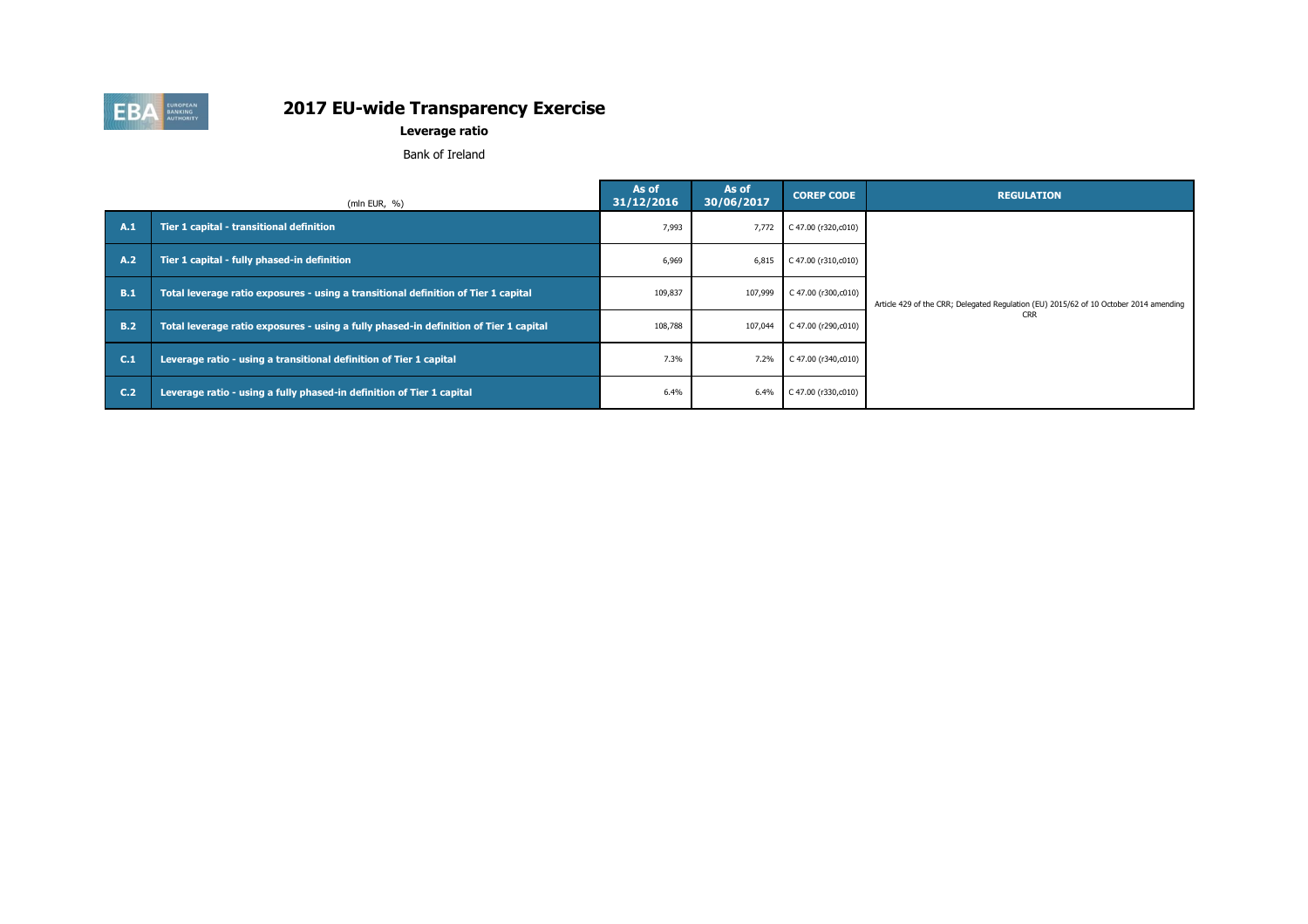

#### **Risk exposure amounts**

Bank of Ireland

| (mln EUR)                                                                                                 | As of<br>31/12/2016 | as of<br>30/06/2017 |
|-----------------------------------------------------------------------------------------------------------|---------------------|---------------------|
| Risk exposure amounts for credit risk                                                                     | 45,370              | 43,324              |
| Risk exposure amount for securitisation and re-securitisations in the banking book                        | 335                 | 320                 |
| Risk exposure amount for contributions to the default fund of a CCP                                       | n                   |                     |
| Risk exposure amount Other credit risk                                                                    | 45,035              | 43,004              |
| Risk exposure amount for position, foreign exchange and commodities (Market risk)                         | 380                 | 694                 |
| of which: Risk exposure amount for securitisation and re-securitisations in the trading book <sup>1</sup> | n                   |                     |
| Risk exposure amount for Credit Valuation Adjustment                                                      | 313                 | 230                 |
| Risk exposure amount for operational risk                                                                 | 4,591               | 4,591               |
| Other risk exposure amounts                                                                               |                     |                     |
| <b>Total Risk Exposure Amount</b>                                                                         | 50,656              | 48,840              |

 $(1)$  May include hedges, which are not securitisation positions, as per Article 338.3 of CRR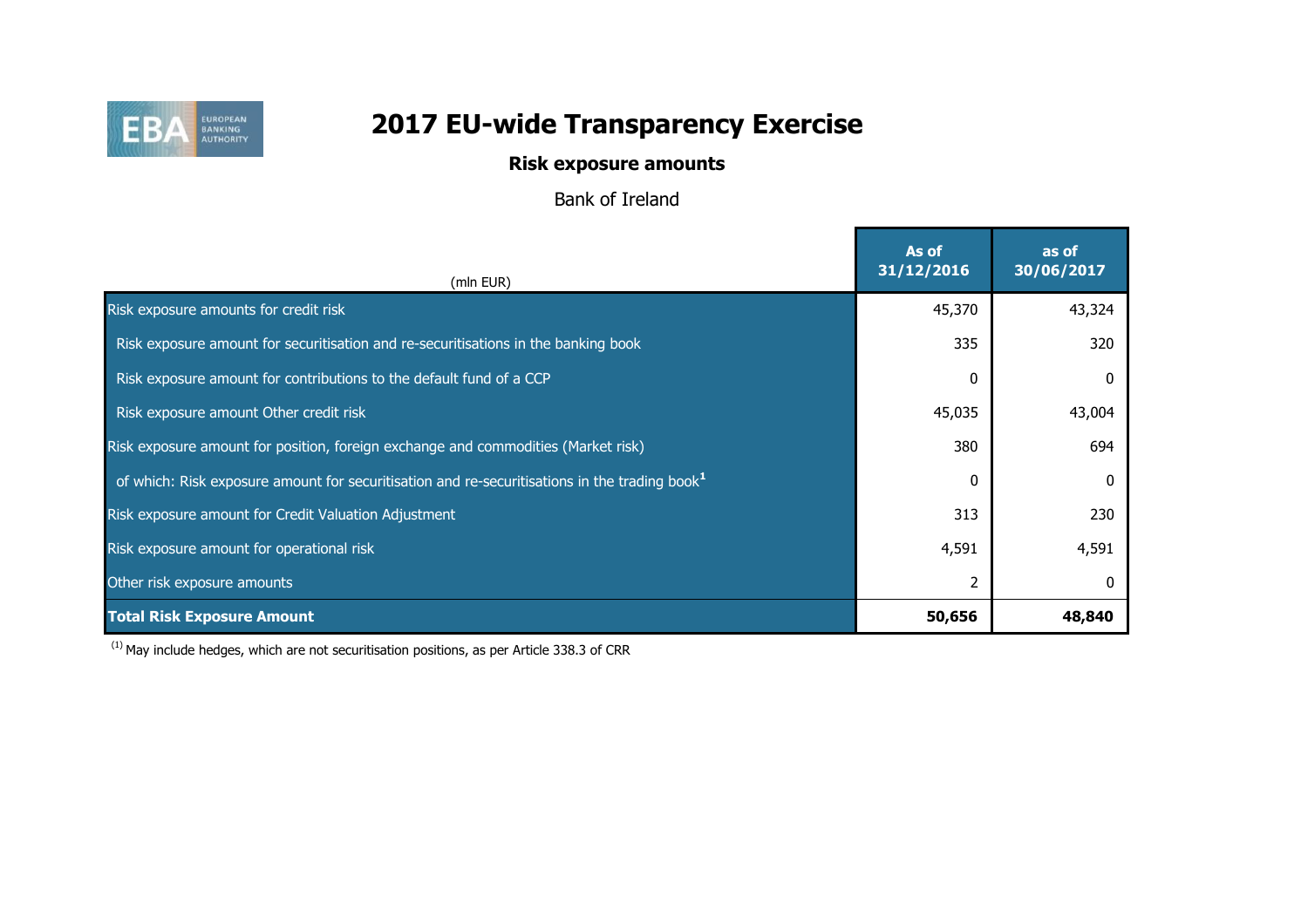| (mln EUR)                                                                                                                                                       | As of 31/12/2016 | As of<br>30/06/2017 |
|-----------------------------------------------------------------------------------------------------------------------------------------------------------------|------------------|---------------------|
| Interest income                                                                                                                                                 | 3,066            | 1,442               |
| Of which debt securities income                                                                                                                                 | 245              | 112                 |
| Of which loans and advances income                                                                                                                              | 2,719            | 1,272               |
| Interest expenses                                                                                                                                               | 821              | 300                 |
| (Of which deposits expenses)                                                                                                                                    | 403              | 122                 |
| (Of which debt securities issued expenses)                                                                                                                      | 318              | 117                 |
| (Expenses on share capital repayable on demand)                                                                                                                 | $\mathbf 0$      | $\boldsymbol{0}$    |
| Dividend income                                                                                                                                                 | 14               | 9                   |
| Net Fee and commission income                                                                                                                                   | 400              | 193                 |
| Gains or (-) losses on derecognition of financial assets and liabilities not measured at fair value through profit or loss, and of non financial assets,<br>net | 155              | 14                  |
| Gains or (-) losses on financial assets and liabilities held for trading, net                                                                                   | 219              | 128                 |
| Gains or (-) losses on financial assets and liabilities designated at fair value through profit or loss, net                                                    | $-149$           | $-74$               |
| Gains or (-) losses from hedge accounting, net                                                                                                                  | 0                | 0                   |
| Exchange differences [gain or (-) loss], net                                                                                                                    |                  | $-1$                |
| Net other operating income /(expenses)                                                                                                                          | 37               | 23                  |
| <b>TOTAL OPERATING INCOME, NET</b>                                                                                                                              | 2,924            | 1,435               |
| (Administrative expenses)                                                                                                                                       | 1,710            | 889                 |
| (Depreciation)                                                                                                                                                  | 129              | 74                  |
| (Provisions or (-) reversal of provisions)                                                                                                                      | 58               | 22                  |
| (Commitments and guarantees given)                                                                                                                              | $\mathbf 0$      | 0                   |
| (Other provisions)                                                                                                                                              | 58               | 22                  |
| Of which pending legal issues and tax litigation <sup>1</sup>                                                                                                   |                  |                     |
| Of which restructuring                                                                                                                                          | 35               |                     |
| (Impairment or (-) reversal of impairment on financial assets not measured at fair value through profit or loss)                                                | 176              | 58                  |
| (Loans and receivables)                                                                                                                                         | 174              | 58                  |
| (Held to maturity investments, AFS assets and financial assets measured at cost)                                                                                |                  | 0                   |
| (Impairment or (-) reversal of impairment of investments in subsidaries, joint ventures and associates and on non-financial assets)                             | -3               | $\boldsymbol{0}$    |
| (of which Goodwill)                                                                                                                                             | $\mathbf 0$      | 0                   |
| Negative goodwill recognised in profit or loss                                                                                                                  | $\Omega$         | 0                   |
| Share of the profit or (-) loss of investments in subsidaries, joint ventures and associates                                                                    | 155              | 54                  |
| Profit or (-) loss from non-current assets and disposal groups classified as held for sale not qualifying as discontinued operations                            | -7               | $-5$                |
| PROFIT OR (-) LOSS BEFORE TAX FROM CONTINUING OPERATIONS                                                                                                        | 1,001            | 440                 |
| PROFIT OR (-) LOSS AFTER TAX FROM CONTINUING OPERATIONS                                                                                                         | 792              | 371                 |
| Profit or (-) loss after tax from discontinued operations                                                                                                       | $\Omega$         | $\mathbf 0$         |
| <b>PROFIT OR (-) LOSS FOR THE YEAR</b>                                                                                                                          | 792              | 371                 |
| Of which attributable to owners of the parent                                                                                                                   | 792              | 371                 |

 $(1)$  Information available only as of end of the year



# **2017 EU-wide Transparency Exercise**

**P&L**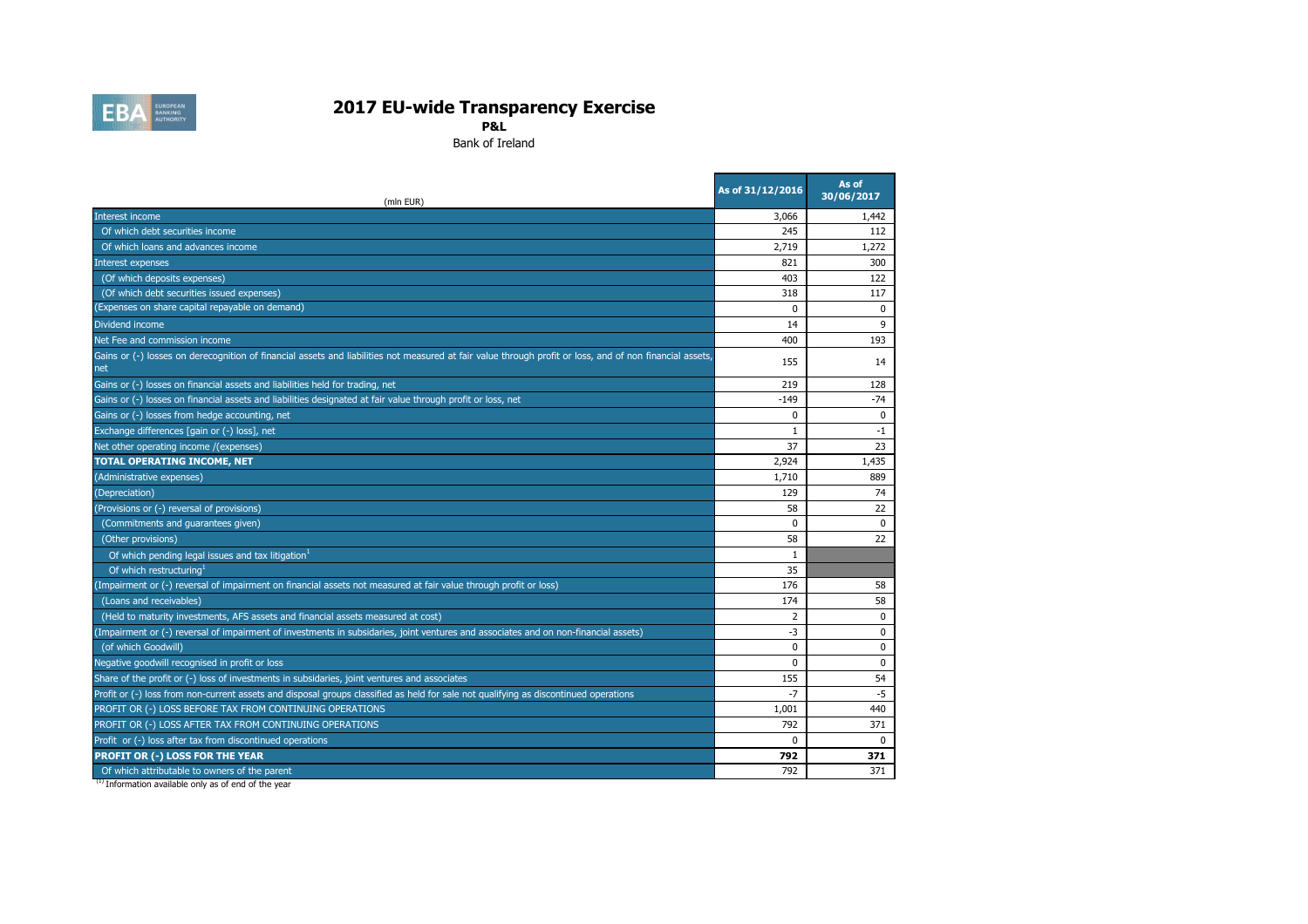

|                                           | <b>SA</b>                        |                                                                    |                                                                                                                             | IM                              |                                                                                                                              |                                                  |                                                                   |                               |              |                                                  |                               |                                                       | IM I                                                                                                                        |                                 |                                                                                                                              |                                                   |                                                                                            |                               |              |                                                     |                               |                                                       |
|-------------------------------------------|----------------------------------|--------------------------------------------------------------------|-----------------------------------------------------------------------------------------------------------------------------|---------------------------------|------------------------------------------------------------------------------------------------------------------------------|--------------------------------------------------|-------------------------------------------------------------------|-------------------------------|--------------|--------------------------------------------------|-------------------------------|-------------------------------------------------------|-----------------------------------------------------------------------------------------------------------------------------|---------------------------------|------------------------------------------------------------------------------------------------------------------------------|---------------------------------------------------|--------------------------------------------------------------------------------------------|-------------------------------|--------------|-----------------------------------------------------|-------------------------------|-------------------------------------------------------|
|                                           | As of<br>31/12/2016 30/06/2017   | As of                                                              |                                                                                                                             |                                 |                                                                                                                              |                                                  | As of 31/12/2016                                                  |                               |              |                                                  |                               |                                                       | As of 30/06/2017                                                                                                            |                                 |                                                                                                                              |                                                   |                                                                                            |                               |              |                                                     |                               |                                                       |
|                                           |                                  |                                                                    | VaR (Memorandum item)                                                                                                       |                                 | <b>STRESSED VaR (Memorandum</b><br><i>item)</i>                                                                              |                                                  | <b>INCREMENTAL</b><br><b>DEFAULT AND</b><br><b>MIGRATION RISK</b> | <b>CAPITAL CHARGE</b>         |              | ALL PRICE RISKS CAPITAL<br><b>CHARGE FOR CTP</b> |                               |                                                       | VaR (Memorandum item)                                                                                                       |                                 | <b>STRESSED VaR (Memorandum</b><br><i>item</i> )                                                                             |                                                   | <b>INCREMENTAL</b><br><b>DEFAULT AND</b><br><b>MIGRATION RISK</b><br><b>CAPITAL CHARGE</b> |                               |              | ALL PRICE RISKS CAPITAL<br><b>CHARGE FOR CTP</b>    |                               |                                                       |
| (mln EUR)                                 | <b>EXPOSURE</b><br><b>AMOUNT</b> | <b>TOTAL RISK   TOTAL RISK</b><br><b>EXPOSURE</b><br><b>AMOUNT</b> | <b>MULTIPLICATION</b><br><b>FACTOR (mc) x</b><br><b>AVERAGE OF</b><br><b>PREVIOUS 60</b><br><b>WORKING DAYS</b><br>(VaRavg) | <b>PREVIOUS</b><br>DAY (VaRt-1) | <b>MULTIPLICATION</b><br><b>FACTOR (ms) x</b><br><b>AVERAGE OF</b><br><b>PREVIOUS 60</b><br><b>WORKING DAYS</b><br>(SVaRavg) | <b>LATEST</b><br><b>AVAILABLE</b><br>$(SVaRt-1)$ | 12 WEEKS<br><b>AVERAGE</b><br><b>MEASURE</b>                      | <b>LAST</b><br><b>MEASURE</b> | <b>FLOOR</b> | 12 WEEKS<br><b>AVERAGE</b><br><b>MEASURE</b>     | <b>LAST</b><br><b>MEASURE</b> | <b>TOTAL RISK</b><br><b>EXPOSURE</b><br><b>AMOUNT</b> | <b>MULTIPLICATION</b><br><b>FACTOR (mc) x</b><br><b>AVERAGE OF</b><br><b>PREVIOUS 60</b><br><b>WORKING DAYS</b><br>(VaRavg) | <b>PREVIOUS</b><br>DAY (VaRt-1) | <b>MULTIPLICATION</b><br><b>FACTOR (ms) x</b><br><b>AVERAGE OF</b><br><b>PREVIOUS 60</b><br><b>WORKING DAYS</b><br>(SVaRavg) | <b>LATEST</b><br>AVAILABLE AVERAGE<br>$(SVaRt-1)$ | <b>12 WEEKS</b><br><b>MEASURE</b>                                                          | <b>LAST</b><br><b>MEASURE</b> | <b>FLOOR</b> | <b>12 WEEKS</b><br><b>AVERAGE</b><br><b>MEASURE</b> | <b>LAST</b><br><b>MEASURE</b> | <b>TOTAL RISK</b><br><b>EXPOSURE</b><br><b>AMOUNT</b> |
| Traded Debt Instruments                   | 260                              | 539                                                                |                                                                                                                             |                                 |                                                                                                                              |                                                  |                                                                   |                               |              |                                                  |                               |                                                       |                                                                                                                             |                                 |                                                                                                                              |                                                   |                                                                                            |                               |              |                                                     |                               |                                                       |
| Of which: General risk                    | 239                              | 461                                                                |                                                                                                                             |                                 |                                                                                                                              |                                                  |                                                                   |                               |              |                                                  |                               |                                                       |                                                                                                                             |                                 |                                                                                                                              |                                                   |                                                                                            |                               |              |                                                     |                               |                                                       |
| Of which: Specific risk                   | 20                               | 77                                                                 |                                                                                                                             |                                 |                                                                                                                              |                                                  |                                                                   |                               |              |                                                  |                               |                                                       |                                                                                                                             |                                 |                                                                                                                              |                                                   |                                                                                            |                               |              |                                                     |                               |                                                       |
| quities                                   |                                  |                                                                    |                                                                                                                             |                                 |                                                                                                                              |                                                  |                                                                   |                               |              |                                                  |                               |                                                       |                                                                                                                             |                                 |                                                                                                                              |                                                   |                                                                                            |                               |              |                                                     |                               |                                                       |
| Of which: General risk                    |                                  |                                                                    |                                                                                                                             |                                 |                                                                                                                              |                                                  |                                                                   |                               |              |                                                  |                               |                                                       |                                                                                                                             |                                 |                                                                                                                              |                                                   |                                                                                            |                               |              |                                                     |                               |                                                       |
| Of which: Specific risk                   | 120                              | 156                                                                |                                                                                                                             |                                 |                                                                                                                              |                                                  |                                                                   |                               |              |                                                  |                               |                                                       |                                                                                                                             |                                 |                                                                                                                              |                                                   |                                                                                            |                               |              |                                                     |                               |                                                       |
| Foreign exchange risk<br>Commodities risk |                                  |                                                                    |                                                                                                                             |                                 |                                                                                                                              |                                                  |                                                                   |                               |              |                                                  |                               |                                                       |                                                                                                                             |                                 |                                                                                                                              |                                                   |                                                                                            |                               |              |                                                     |                               |                                                       |
| <b>Total</b>                              | 380                              | 694                                                                | $\mathbf 0$                                                                                                                 |                                 | $\mathbf 0$                                                                                                                  |                                                  | $\mathbf 0$                                                       |                               | 0            |                                                  |                               |                                                       |                                                                                                                             |                                 | $\mathbf 0$                                                                                                                  |                                                   | $\mathbf 0$                                                                                | $\mathbf 0$                   | - 0          | $\overline{\mathbf{0}}$                             |                               | $\overline{\mathbf{0}}$                               |

#### **Market Risk** Bank of Ireland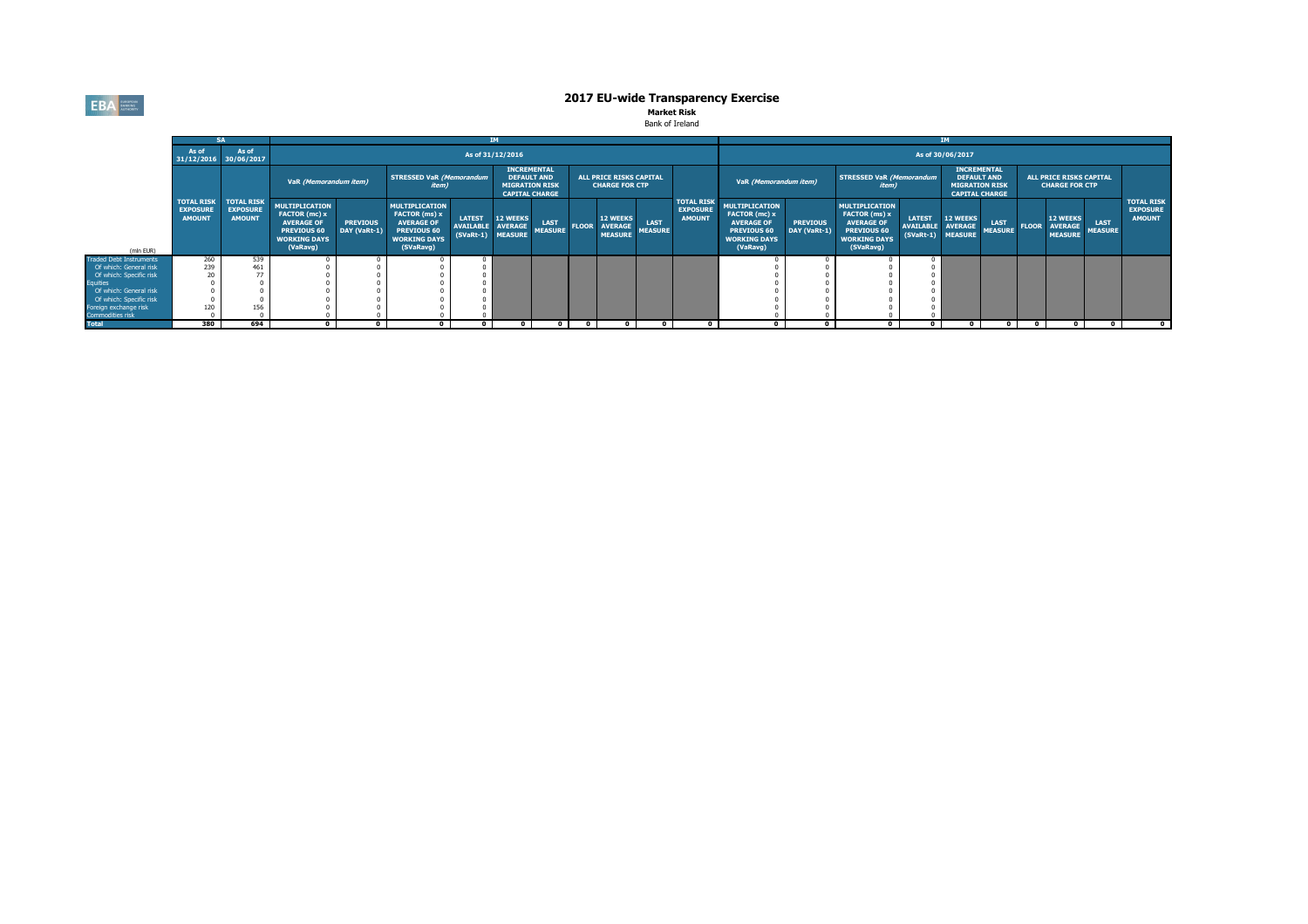(2) Total value adjustments and provisions per country of counterparty does not include Securistisation exposures

|                   |                                                                   |                                          |                                       |                                | <b>Standardised Approach</b>                         |                                          |                                       |                                |                                                      |
|-------------------|-------------------------------------------------------------------|------------------------------------------|---------------------------------------|--------------------------------|------------------------------------------------------|------------------------------------------|---------------------------------------|--------------------------------|------------------------------------------------------|
|                   |                                                                   |                                          |                                       | As of 31/12/2016               |                                                      |                                          |                                       | As of 30/06/2017               |                                                      |
|                   |                                                                   | <b>Original</b><br>Exposure <sup>1</sup> | <b>Exposure</b><br>Value <sup>1</sup> | <b>Risk exposure</b><br>amount | <b>Value</b><br>adjustments and<br><b>provisions</b> | <b>Original</b><br>Exposure <sup>1</sup> | <b>Exposure</b><br>Value <sup>1</sup> | <b>Risk exposure</b><br>amount | <b>Value</b><br>adjustments and<br><b>provisions</b> |
|                   | (mln EUR, $\%$ )                                                  |                                          |                                       |                                |                                                      |                                          |                                       |                                |                                                      |
|                   | <b>Central governments or central banks</b>                       | 15,234                                   | 15,234                                | 309                            |                                                      | 15,401                                   | 15,401                                | 334                            |                                                      |
|                   | Regional governments or local authorities                         | 189                                      | 82                                    | 16                             |                                                      | 194                                      | 89                                    | 18                             |                                                      |
|                   | <b>Public sector entities</b>                                     | 183                                      | 183                                   | $\pmb{0}$                      |                                                      | 269                                      | 269                                   | $\mathbf 0$                    |                                                      |
|                   | <b>Multilateral Development Banks</b>                             | 721                                      | 721                                   | $\pmb{0}$                      |                                                      | 787                                      | 787                                   | $\mathbf 0$                    |                                                      |
|                   | <b>International Organisations</b>                                | 623                                      | 623                                   | $\mathbf 0$                    |                                                      | 995                                      | 995                                   | $\mathbf 0$                    |                                                      |
|                   | <b>Institutions</b>                                               | $\mathbf 0$                              | $\Omega$                              | $\mathbf 0$                    |                                                      |                                          | $\Omega$                              | $\mathbf 0$                    |                                                      |
|                   | <b>Corporates</b>                                                 | 6,841                                    | 4,502                                 | 4,080                          |                                                      | 6,499                                    | 4,416                                 | 3,987                          |                                                      |
|                   | of which: SME                                                     | 4,270                                    | 3,425                                 | 3,003                          |                                                      | 4,060                                    | 3,320                                 | 2,891                          |                                                      |
|                   | <b>Retail</b>                                                     | 7,565                                    | 3,401                                 | 2,423                          |                                                      | 8,380                                    | 3,689                                 | 2,636                          |                                                      |
|                   | of which: SME                                                     | 720                                      | 714                                   | 408                            |                                                      | 740                                      | 735                                   | 420                            |                                                      |
| Consolidated data | Secured by mortgages on immovable property                        | 438                                      | 438                                   | 157                            |                                                      | 404                                      | 404                                   | 141                            |                                                      |
|                   | of which: SME                                                     | $\mathbf 0$                              | $\Omega$                              | $\mathbf 0$                    |                                                      |                                          | $\mathbf 0$                           | $\mathbf 0$                    |                                                      |
|                   | <b>Exposures in default</b>                                       | 1,910                                    | 748                                   | 894                            | 1,143                                                | 1,633                                    | 763                                   | 949                            | 852                                                  |
|                   | Items associated with particularly high risk                      | 143                                      | 117                                   | 175                            |                                                      | 117                                      | 98                                    | 147                            |                                                      |
|                   | <b>Covered bonds</b>                                              | $\mathbf 0$                              |                                       | 0                              |                                                      |                                          | $\mathbf{0}$                          | $\mathbf 0$                    |                                                      |
|                   | Claims on institutions and corporates with a ST credit assessment | $\mathbf{0}$                             |                                       | $\pmb{0}$                      |                                                      |                                          | $\mathbf{0}$                          | $\mathbf 0$                    |                                                      |
|                   | <b>Collective investments undertakings (CIU)</b>                  | $\Omega$                                 |                                       | $\pmb{0}$                      |                                                      |                                          | $\Omega$                              | $\mathbf 0$                    |                                                      |
|                   | <b>Equity</b>                                                     | $\Omega$                                 |                                       | $\mathbf 0$                    |                                                      |                                          |                                       | 0                              |                                                      |
|                   | <b>Securitisation</b>                                             | $\mathbf 0$                              |                                       | $\overline{0}$                 |                                                      |                                          | $\Omega$                              | $\mathbf{0}$                   |                                                      |
|                   | <b>Other exposures</b>                                            | 2,090                                    | 2,090                                 | 2,574                          |                                                      | 2,161                                    | 2,161                                 | 2,736                          |                                                      |
|                   | <b>Standardised Total</b>                                         | 35,937                                   | 28,139                                | 10,629                         | 1,174                                                | 36,840                                   | 29,073                                | 10,949                         | 869                                                  |

 $\frac{1}{10}$  Original exposure, unlike Exposure value, is reported before taking into account any effect due to credit conversion factors or credit risk mitigation techniques (e.g. substitution effects).

|                |                                                                                          |                                                 | <b>Standardised Approach</b>          |                   |                                                                          |                                          |                                       |                                |                                                            |  |  |  |  |
|----------------|------------------------------------------------------------------------------------------|-------------------------------------------------|---------------------------------------|-------------------|--------------------------------------------------------------------------|------------------------------------------|---------------------------------------|--------------------------------|------------------------------------------------------------|--|--|--|--|
|                |                                                                                          |                                                 |                                       | As of 31/12/2016  |                                                                          |                                          |                                       | As of 30/06/2017               |                                                            |  |  |  |  |
|                |                                                                                          | <b>Original</b><br><b>Exposure</b> <sup>1</sup> | <b>Exposure</b><br>Value <sup>1</sup> | amount            | <b>Value</b><br>Risk exposure adjustments and<br>provisions <sup>2</sup> | <b>Original</b><br>Exposure <sup>1</sup> | <b>Exposure</b><br>Value <sup>1</sup> | <b>Risk exposure</b><br>amount | <b>Value</b><br>adjustments and<br>provisions <sup>2</sup> |  |  |  |  |
|                | (mln EUR, $\%$ )                                                                         |                                                 |                                       |                   |                                                                          |                                          |                                       |                                |                                                            |  |  |  |  |
|                | <b>Central governments or central banks</b><br>Regional governments or local authorities | 8,778<br>164                                    | 8,777<br>57                           | 158               |                                                                          | 8,649<br>171                             | 8,649                                 | 186<br>13                      |                                                            |  |  |  |  |
|                | <b>Public sector entities</b>                                                            |                                                 |                                       | 11<br>$\mathbf 0$ |                                                                          |                                          | 66                                    | $\mathbf 0$                    |                                                            |  |  |  |  |
|                | <b>Multilateral Development Banks</b>                                                    |                                                 |                                       | $\mathbf 0$       |                                                                          |                                          |                                       |                                |                                                            |  |  |  |  |
|                | <b>International Organisations</b>                                                       |                                                 |                                       | $\mathbf 0$       |                                                                          |                                          |                                       |                                |                                                            |  |  |  |  |
|                | <b>Institutions</b>                                                                      | 0                                               |                                       | $\mathbf{0}$      |                                                                          | $\mathbf 0$                              |                                       |                                |                                                            |  |  |  |  |
|                | <b>Corporates</b>                                                                        | 4,137                                           | 3,227                                 | 2,955             |                                                                          | 3,905                                    | 3,164                                 | 2,882                          |                                                            |  |  |  |  |
|                | of which: SME                                                                            | 2,884                                           | 2,406                                 | 2,133             |                                                                          | 2,652                                    | 2,323                                 | 2,041                          |                                                            |  |  |  |  |
|                | <b>Retail</b>                                                                            | 2,238                                           | 1,103                                 | 788               |                                                                          | 2,594                                    | 1,260                                 | 900                            |                                                            |  |  |  |  |
|                | of which: SME                                                                            | 227                                             | 222                                   | 127               |                                                                          | 260                                      | 255                                   | 146                            |                                                            |  |  |  |  |
| <b>IRELAND</b> | Secured by mortgages on immovable property                                               | 432                                             | 438                                   | 157               |                                                                          | 399                                      | 404                                   | 141                            |                                                            |  |  |  |  |
|                | of which: SME                                                                            | $\Omega$                                        | $\Omega$                              | $\overline{0}$    |                                                                          | $\Omega$                                 |                                       | $\overline{0}$                 |                                                            |  |  |  |  |
|                | <b>Exposures in default</b>                                                              | 1,473                                           | 560                                   | 663               | 897                                                                      | 1,277                                    | 597                                   | 745                            | 659                                                        |  |  |  |  |
|                | Items associated with particularly high risk                                             | 98                                              | 77                                    | 116               |                                                                          | 88                                       | 71                                    | 106                            |                                                            |  |  |  |  |
|                | <b>Covered bonds</b>                                                                     |                                                 |                                       | $\overline{0}$    |                                                                          |                                          | $\Omega$                              |                                |                                                            |  |  |  |  |
|                | Claims on institutions and corporates with a ST credit assessment                        |                                                 | $\Omega$                              | $\mathbf 0$       |                                                                          |                                          | $\Omega$                              |                                |                                                            |  |  |  |  |
|                | <b>Collective investments undertakings (CIU)</b>                                         |                                                 |                                       | $\pmb{0}$         |                                                                          |                                          |                                       |                                |                                                            |  |  |  |  |
|                | <b>Equity</b>                                                                            |                                                 | $\Omega$                              | $\mathbf{0}$      |                                                                          | $\Omega$                                 | $\Omega$                              |                                |                                                            |  |  |  |  |
|                | <b>Securitisation</b>                                                                    |                                                 |                                       |                   |                                                                          |                                          |                                       |                                |                                                            |  |  |  |  |
|                | <b>Other exposures</b>                                                                   | 1,582                                           | 1,582                                 | 2,224             |                                                                          | 1,610                                    | 1,610                                 | 2,347                          |                                                            |  |  |  |  |
|                | <b>Standardised Total<sup>2</sup></b>                                                    |                                                 |                                       |                   | 919                                                                      |                                          |                                       |                                | 667                                                        |  |  |  |  |

(1) Original exposure, unlike Exposure value, is reported before taking into account any effect due to credit conversion factors or credit risk mitigation techniques (e.g. substitution effects).

(2) Total value adjustments and provisions per country of counterparty does not include Securistisation exposures

|                                                                   |                                          |                                       |                  | <b>Standardised Approach</b>                                             |                                          |                                       |                                |                                                            |
|-------------------------------------------------------------------|------------------------------------------|---------------------------------------|------------------|--------------------------------------------------------------------------|------------------------------------------|---------------------------------------|--------------------------------|------------------------------------------------------------|
|                                                                   |                                          |                                       | As of 31/12/2016 |                                                                          |                                          |                                       | As of 30/06/2017               |                                                            |
|                                                                   | <b>Original</b><br>Exposure <sup>1</sup> | <b>Exposure</b><br>Value <sup>1</sup> | amount           | <b>Value</b><br>Risk exposure adjustments and<br>provisions <sup>2</sup> | <b>Original</b><br>Exposure <sup>1</sup> | <b>Exposure</b><br>Value <sup>1</sup> | <b>Risk exposure</b><br>amount | <b>Value</b><br>adjustments and<br>provisions <sup>2</sup> |
| (mln EUR, $\%$ )                                                  |                                          |                                       |                  |                                                                          |                                          |                                       |                                |                                                            |
| <b>Central governments or central banks</b>                       | 3,791                                    | 3,791                                 | 129              |                                                                          | 4,146                                    | 4,146                                 | 129                            |                                                            |
| Regional governments or local authorities                         |                                          | $\Omega$                              |                  |                                                                          |                                          |                                       | $\bf{0}$                       |                                                            |
| <b>Public sector entities</b>                                     | $\mathbf 0$                              | $\Omega$                              |                  |                                                                          |                                          |                                       | $\boldsymbol{0}$               |                                                            |
| <b>Multilateral Development Banks</b>                             | $\mathbf{0}$                             | $\Omega$                              |                  |                                                                          |                                          |                                       | $\boldsymbol{0}$               |                                                            |
| <b>International Organisations</b>                                |                                          |                                       |                  |                                                                          |                                          |                                       | $\mathbf 0$                    |                                                            |
| <b>Institutions</b>                                               | 0                                        | - 0                                   |                  |                                                                          | $\Omega$                                 |                                       | $\mathbf 0$                    |                                                            |
| <b>Corporates</b>                                                 | 2,544                                    | 1,167                                 | 1,017            |                                                                          | 2,459                                    | 1,159                                 | 1,012                          |                                                            |
| of which: SME                                                     | 1,318                                    | 1,015                                 | 866              |                                                                          | 1,355                                    | 993                                   | 846                            |                                                            |
| <b>Retail</b>                                                     | 5,318                                    | 2,297                                 | 1,635            |                                                                          | 5,777                                    | 2,428                                 | 1,736                          |                                                            |
| of which: SME                                                     | 493                                      | 492                                   | 281              |                                                                          | 480                                      | 479                                   | 274                            |                                                            |
| UNITED KINGDOM Secured by mortgages on immovable property         |                                          | $\Omega$                              |                  |                                                                          | $\overline{2}$                           |                                       | $\boldsymbol{0}$               |                                                            |
| of which: SME                                                     | $\mathbf 0$                              | $\mathbf 0$                           |                  |                                                                          | $\Omega$                                 |                                       | $\bf{0}$                       |                                                            |
| <b>Exposures in default</b>                                       | 354                                      | 151                                   | 186              | 201                                                                      | 268                                      | 139                                   | 174                            | 133                                                        |
| Items associated with particularly high risk                      |                                          |                                       |                  |                                                                          | $\overline{2}$                           | $\overline{2}$                        | 3                              |                                                            |
| <b>Covered bonds</b>                                              | $\mathbf{0}$                             | $\Omega$                              |                  |                                                                          |                                          |                                       | $\boldsymbol{0}$               |                                                            |
| Claims on institutions and corporates with a ST credit assessment |                                          | $\Omega$                              |                  |                                                                          |                                          |                                       | $\pmb{0}$                      |                                                            |
| <b>Collective investments undertakings (CIU)</b>                  | 0                                        | $\Omega$                              |                  |                                                                          |                                          |                                       | $\boldsymbol{0}$               |                                                            |
| <b>Equity</b>                                                     |                                          | $\Omega$                              |                  |                                                                          |                                          |                                       | $\mathbf 0$                    |                                                            |
| <b>Securitisation</b>                                             |                                          |                                       |                  |                                                                          |                                          |                                       |                                |                                                            |
| <b>Other exposures</b>                                            | 507                                      | 507                                   | 349              |                                                                          | 550                                      | 550                                   | 389                            |                                                            |
| <b>Standardised Total<sup>2</sup></b>                             |                                          |                                       |                  | 210                                                                      |                                          |                                       |                                | 142                                                        |

<sup>(1)</sup> Original exposure, unlike Exposure value, is reported before taking into account any effect due to credit conversion factors or credit risk mitigation techniques (e.g. substitution effects).

|                      |                                                                            |                                          |                                       |                            |                                                                          | <b>Standardised Approach</b>             |                                       |                         |                                                            |
|----------------------|----------------------------------------------------------------------------|------------------------------------------|---------------------------------------|----------------------------|--------------------------------------------------------------------------|------------------------------------------|---------------------------------------|-------------------------|------------------------------------------------------------|
|                      |                                                                            |                                          |                                       | As of 31/12/2016           |                                                                          |                                          |                                       | As of 30/06/2017        |                                                            |
|                      |                                                                            | <b>Original</b><br>Exposure <sup>1</sup> | <b>Exposure</b><br>Value <sup>1</sup> | amount                     | <b>Value</b><br>Risk exposure adjustments and<br>provisions <sup>2</sup> | <b>Original</b><br>Exposure <sup>1</sup> | <b>Exposure</b><br>Value <sup>1</sup> | Risk exposure<br>amount | <b>Value</b><br>adjustments and<br>provisions <sup>2</sup> |
|                      | (mln EUR, $\%$ )                                                           |                                          |                                       |                            |                                                                          |                                          |                                       |                         |                                                            |
|                      | <b>Central governments or central banks</b>                                | 384                                      | 384                                   | 22                         |                                                                          | 231                                      | 231                                   | 19                      |                                                            |
|                      | Regional governments or local authorities<br><b>Public sector entities</b> | 24                                       | 24                                    | 5                          |                                                                          | 23                                       | 23                                    | $\overline{5}$          |                                                            |
|                      | <b>Multilateral Development Banks</b>                                      |                                          | $\Omega$                              | $\mathbf 0$<br>$\mathbf 0$ |                                                                          |                                          |                                       | $\Omega$<br>$\Omega$    |                                                            |
|                      | <b>International Organisations</b>                                         |                                          |                                       | $\mathbf 0$                |                                                                          |                                          |                                       | -0                      |                                                            |
|                      | <b>Institutions</b>                                                        |                                          |                                       | 0                          |                                                                          |                                          |                                       | 0                       |                                                            |
|                      | <b>Corporates</b>                                                          |                                          |                                       |                            |                                                                          |                                          | $\overline{3}$                        | 3                       |                                                            |
|                      | of which: SME                                                              |                                          |                                       |                            |                                                                          |                                          | $\mathbf{3}$                          | 3                       |                                                            |
|                      | <b>Retail</b>                                                              |                                          |                                       | $\mathbf 0$                |                                                                          |                                          |                                       |                         |                                                            |
|                      | of which: SME                                                              |                                          |                                       | $\boldsymbol{0}$           |                                                                          |                                          |                                       |                         |                                                            |
| <b>UNITED STATES</b> | Secured by mortgages on immovable property                                 |                                          |                                       | $\mathbf 0$                |                                                                          |                                          |                                       |                         |                                                            |
|                      | of which: SME                                                              |                                          |                                       | $\overline{0}$             |                                                                          |                                          |                                       | $\mathbf 0$             |                                                            |
|                      | <b>Exposures in default</b>                                                | 3                                        |                                       | 3                          | $\overline{2}$                                                           |                                          | $\overline{2}$                        | $\overline{3}$          | $2^{\circ}$                                                |
|                      | Items associated with particularly high risk                               | 28                                       | 25                                    | 37                         |                                                                          | 21                                       | 21                                    | 31                      |                                                            |
|                      | <b>Covered bonds</b>                                                       |                                          |                                       | $\mathbf 0$                |                                                                          |                                          |                                       | $\mathbf{0}$            |                                                            |
|                      | Claims on institutions and corporates with a ST credit assessment          |                                          |                                       | $\mathbf 0$                |                                                                          |                                          |                                       | 0                       |                                                            |
|                      | <b>Collective investments undertakings (CIU)</b>                           |                                          |                                       | $\mathbf 0$                |                                                                          |                                          |                                       | $\mathbf{0}$            |                                                            |
|                      | <b>Equity</b>                                                              |                                          |                                       | 0                          |                                                                          |                                          |                                       | $\Omega$                |                                                            |
|                      | <b>Securitisation</b>                                                      |                                          |                                       |                            |                                                                          |                                          |                                       |                         |                                                            |
|                      | <b>Other exposures</b>                                                     | $\mathbf{1}$                             | $\mathbf{1}$                          |                            |                                                                          |                                          | $\mathbf{1}$                          | 1                       |                                                            |
|                      | <b>Standardised Total<sup>2</sup></b>                                      |                                          |                                       |                            | $\overline{2}$                                                           |                                          |                                       |                         | 2 <sub>1</sub>                                             |

<sup>(1)</sup> Original exposure, unlike Exposure value, is reported before taking into account any effect due to credit conversion factors or credit risk mitigation techniques (e.g. substitution effects).

(2) Total value adjustments and provisions per country of counterparty does not include Securistisation exposures



### **2017 EU-wide Transparency Exercise**

**Credit Risk - Standardised Approach**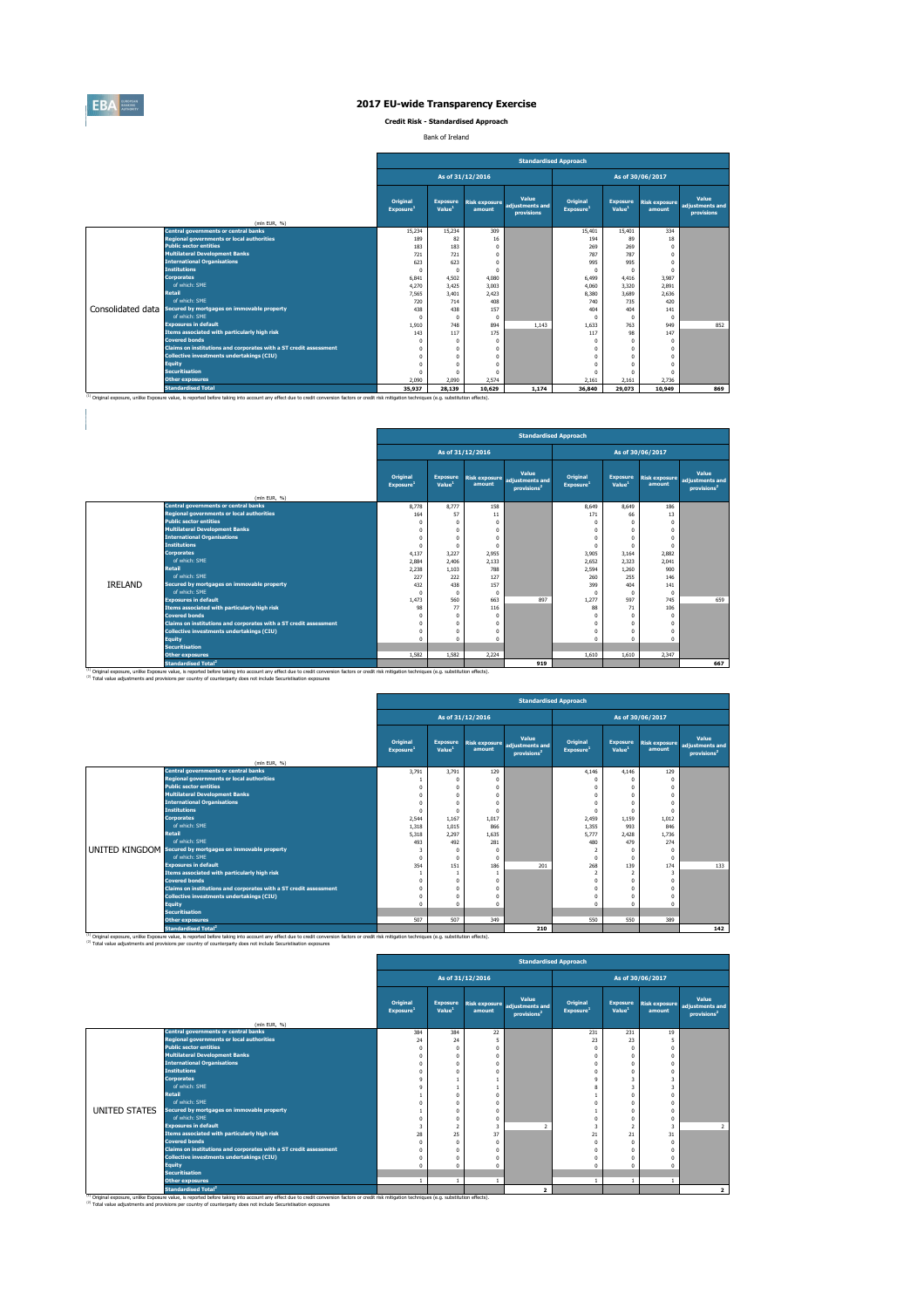

**Credit Risk - Standardised Approach**

Bank of Ireland

(2) Total value adjustments and provisions per country of counterparty does not include Securistisation exposures

|               |                                                                   |                                          |                                       |                  |                                                                          | <b>Standardised Approach</b>             |                                       |                                |                                                            |
|---------------|-------------------------------------------------------------------|------------------------------------------|---------------------------------------|------------------|--------------------------------------------------------------------------|------------------------------------------|---------------------------------------|--------------------------------|------------------------------------------------------------|
|               |                                                                   |                                          |                                       | As of 31/12/2016 |                                                                          |                                          |                                       | As of 30/06/2017               |                                                            |
|               |                                                                   | <b>Original</b><br>Exposure <sup>1</sup> | <b>Exposure</b><br>Value <sup>1</sup> | amount           | <b>Value</b><br>Risk exposure adjustments and<br>provisions <sup>2</sup> | <b>Original</b><br>Exposure <sup>1</sup> | <b>Exposure</b><br>Value <sup>1</sup> | <b>Risk exposure</b><br>amount | <b>Value</b><br>adjustments and<br>provisions <sup>2</sup> |
|               | (mln EUR, $\%$ )                                                  |                                          |                                       |                  |                                                                          |                                          |                                       |                                |                                                            |
|               | <b>Central governments or central banks</b>                       | 742                                      | 742                                   | $\overline{0}$   |                                                                          | 806                                      | 806                                   | $\bf{0}$                       |                                                            |
|               | Regional governments or local authorities                         |                                          | $\Omega$                              | $\mathbf 0$      |                                                                          | $\Omega$                                 |                                       |                                |                                                            |
|               | <b>Public sector entities</b>                                     | 164                                      | 164                                   | $\boldsymbol{0}$ |                                                                          | 251                                      | 251                                   | $\Omega$                       |                                                            |
|               | <b>Multilateral Development Banks</b>                             |                                          |                                       | $\boldsymbol{0}$ |                                                                          |                                          |                                       |                                |                                                            |
|               | <b>International Organisations</b>                                |                                          |                                       | $\boldsymbol{0}$ |                                                                          |                                          |                                       |                                |                                                            |
|               | <b>Institutions</b>                                               |                                          |                                       | $\boldsymbol{0}$ |                                                                          |                                          |                                       | $\mathbf{0}$                   |                                                            |
|               | <b>Corporates</b>                                                 |                                          | 19                                    | 19               |                                                                          |                                          | 16                                    | 16                             |                                                            |
|               | of which: SME                                                     |                                          | $\Omega$                              | $\boldsymbol{0}$ |                                                                          |                                          |                                       | $\overline{0}$                 |                                                            |
|               | <b>Retail</b>                                                     |                                          |                                       | $\mathbf 0$      |                                                                          |                                          |                                       |                                |                                                            |
|               | of which: SME                                                     |                                          |                                       | $\boldsymbol{0}$ |                                                                          |                                          |                                       |                                |                                                            |
| <b>FRANCE</b> | Secured by mortgages on immovable property                        |                                          |                                       | $\mathbf 0$      |                                                                          |                                          |                                       |                                |                                                            |
|               | of which: SME                                                     |                                          |                                       | $\mathbf 0$      |                                                                          |                                          |                                       | $\mathbf{0}$                   |                                                            |
|               | <b>Exposures in default</b>                                       |                                          |                                       | $\overline{0}$   | $\Omega$                                                                 |                                          |                                       |                                | $\mathbf 0$                                                |
|               | Items associated with particularly high risk                      |                                          |                                       | 9                |                                                                          |                                          | 3                                     |                                |                                                            |
|               | <b>Covered bonds</b>                                              |                                          |                                       | $\mathbf 0$      |                                                                          |                                          |                                       |                                |                                                            |
|               | Claims on institutions and corporates with a ST credit assessment |                                          |                                       | $\mathbf 0$      |                                                                          |                                          |                                       |                                |                                                            |
|               | Collective investments undertakings (CIU)                         |                                          |                                       | $\mathbf 0$      |                                                                          |                                          |                                       |                                |                                                            |
|               | <b>Equity</b>                                                     |                                          |                                       | $\mathbf 0$      |                                                                          |                                          |                                       |                                |                                                            |
|               | <b>Securitisation</b>                                             |                                          |                                       |                  |                                                                          |                                          |                                       |                                |                                                            |
|               | <b>Other exposures</b>                                            |                                          | $\mathbf 0$                           | $\mathbf 0$      |                                                                          | $\mathbf 0$                              | $\mathbf 0$                           | $\mathbf 0$                    |                                                            |
|               | <b>Standardised Total<sup>2</sup></b>                             |                                          |                                       |                  | $\mathbf 0$                                                              |                                          |                                       |                                | $\mathbf 0$                                                |

<sup>(1)</sup> Original exposure, unlike Exposure value, is reported before taking into account any effect due to credit conversion factors or credit risk mitigation techniques (e.g. substitution effects).

<sup>(2)</sup> Total value adjustments and provisions per country of counterparty does not include Securistisation exposures

| <b>Lequity</b>                         |  |  |  |  |
|----------------------------------------|--|--|--|--|
| <b>Securitisation</b>                  |  |  |  |  |
| <b>Other exposures</b>                 |  |  |  |  |
| <b>Standardised Total</b> <sup>2</sup> |  |  |  |  |

<sup>(1)</sup> Original exposure, unlike Exposure value, is reported before taking into account any effect due to credit conversion factors or credit risk mitigation techniques (e.g. substitution effects).

|                        |                                                                   | <b>Original</b><br>Exposure <sup>1</sup> | <b>Exposure</b><br>Value <sup>1</sup> | amount         | Value<br>Risk exposure adjustments and<br>provisions <sup>2</sup> | <b>Original</b><br><b>Exposure1</b> | <b>Exposure</b><br>Value <sup>1</sup> | <b>Risk exposure</b><br>amount | <b>Value</b><br>adjustments and<br>provisions <sup>2</sup> |
|------------------------|-------------------------------------------------------------------|------------------------------------------|---------------------------------------|----------------|-------------------------------------------------------------------|-------------------------------------|---------------------------------------|--------------------------------|------------------------------------------------------------|
|                        | (mln EUR, $\%$ )                                                  |                                          |                                       |                |                                                                   |                                     |                                       |                                |                                                            |
|                        | <b>Central governments or central banks</b>                       |                                          |                                       | $\mathbf 0$    |                                                                   |                                     | $\Omega$                              |                                |                                                            |
|                        | Regional governments or local authorities                         |                                          |                                       |                |                                                                   |                                     |                                       |                                |                                                            |
|                        | <b>Public sector entities</b>                                     |                                          |                                       |                |                                                                   |                                     |                                       |                                |                                                            |
|                        | <b>Multilateral Development Banks</b>                             | 721                                      | 721                                   |                |                                                                   | 787                                 | 787                                   |                                |                                                            |
|                        | <b>International Organisations</b>                                | 623                                      | 623                                   |                |                                                                   | 995                                 | 995                                   |                                |                                                            |
|                        | <b>Institutions</b>                                               |                                          |                                       |                |                                                                   |                                     |                                       |                                |                                                            |
|                        | <b>Corporates</b>                                                 |                                          |                                       |                |                                                                   |                                     |                                       |                                |                                                            |
|                        | of which: SME                                                     |                                          |                                       |                |                                                                   |                                     |                                       |                                |                                                            |
|                        | <b>Retail</b>                                                     |                                          |                                       |                |                                                                   |                                     |                                       |                                |                                                            |
|                        | of which: SME                                                     |                                          |                                       |                |                                                                   |                                     |                                       |                                |                                                            |
| <b>Other Countries</b> | Secured by mortgages on immovable property                        |                                          |                                       |                |                                                                   |                                     |                                       |                                |                                                            |
|                        | of which: SME                                                     |                                          |                                       | $\mathbf 0$    |                                                                   |                                     |                                       |                                |                                                            |
|                        | <b>Exposures in default</b>                                       |                                          |                                       | $\overline{0}$ |                                                                   |                                     |                                       |                                | $\mathbf{0}$                                               |
|                        | Items associated with particularly high risk                      |                                          |                                       |                |                                                                   |                                     |                                       |                                |                                                            |
|                        | <b>Covered bonds</b>                                              |                                          |                                       |                |                                                                   |                                     |                                       |                                |                                                            |
|                        | Claims on institutions and corporates with a ST credit assessment |                                          |                                       |                |                                                                   |                                     |                                       |                                |                                                            |
|                        | <b>Collective investments undertakings (CIU)</b>                  |                                          |                                       |                |                                                                   |                                     |                                       |                                |                                                            |
|                        | <b>Equity</b>                                                     |                                          |                                       |                |                                                                   |                                     |                                       |                                |                                                            |
|                        | <b>Securitisation</b>                                             |                                          |                                       |                |                                                                   |                                     |                                       |                                |                                                            |
|                        | <b>Other exposures</b>                                            | $\Omega$                                 | $\Omega$                              | $\overline{0}$ |                                                                   | $\mathbf 0$                         | $\overline{0}$                        | $\Omega$                       |                                                            |
|                        | <b>Standardised Total<sup>2</sup></b>                             |                                          |                                       |                | $\mathbf 0$                                                       |                                     |                                       |                                | $\mathbf 0$                                                |

(1) Original exposure, unlike Exposure value, is reported before taking into account any effect due to credit conversion factors or credit risk mitigation techniques (e.g. substitution effects).

(2) Total value adjustments and provisions per country of counterparty does not include Securistisation exposures

|              |                                                                   |                                       |                                       |                  |                                                                   | <b>Standardised Approach</b>             |                                       |                  |                                                                          |
|--------------|-------------------------------------------------------------------|---------------------------------------|---------------------------------------|------------------|-------------------------------------------------------------------|------------------------------------------|---------------------------------------|------------------|--------------------------------------------------------------------------|
|              |                                                                   |                                       |                                       | As of 31/12/2016 |                                                                   |                                          |                                       | As of 30/06/2017 |                                                                          |
|              | (mln EUR, $\%$ )                                                  | <b>Original</b><br>$\sf [Exposure^1]$ | <b>Exposure</b><br>Value <sup>1</sup> | amount           | Value<br>Risk exposure adjustments and<br>provisions <sup>2</sup> | <b>Original</b><br>Exposure <sup>1</sup> | <b>Exposure</b><br>Value <sup>1</sup> | amount           | <b>Value</b><br>Risk exposure adjustments and<br>provisions <sup>2</sup> |
|              | <b>Central governments or central banks</b>                       | 297                                   | 297                                   | $\overline{0}$   |                                                                   | 532                                      | 532                                   | $\mathbf 0$      |                                                                          |
|              | Regional governments or local authorities                         |                                       |                                       |                  |                                                                   |                                          |                                       |                  |                                                                          |
|              | <b>Public sector entities</b>                                     |                                       |                                       |                  |                                                                   |                                          |                                       |                  |                                                                          |
|              | <b>Multilateral Development Banks</b>                             |                                       |                                       |                  |                                                                   |                                          |                                       |                  |                                                                          |
|              | <b>International Organisations</b>                                |                                       |                                       |                  |                                                                   |                                          |                                       |                  |                                                                          |
|              | <b>Institutions</b>                                               |                                       |                                       |                  |                                                                   |                                          |                                       |                  |                                                                          |
|              | <b>Corporates</b>                                                 |                                       |                                       |                  |                                                                   |                                          |                                       |                  |                                                                          |
|              | of which: SME                                                     |                                       |                                       |                  |                                                                   |                                          |                                       |                  |                                                                          |
|              | <b>Retail</b>                                                     |                                       |                                       |                  |                                                                   |                                          |                                       |                  |                                                                          |
|              | of which: SME                                                     |                                       |                                       |                  |                                                                   |                                          |                                       |                  |                                                                          |
| <b>SPAIN</b> | Secured by mortgages on immovable property                        |                                       |                                       |                  |                                                                   |                                          |                                       |                  |                                                                          |
|              | of which: SME                                                     |                                       |                                       | $\mathbf 0$      |                                                                   |                                          |                                       | $\mathbf 0$      |                                                                          |
|              | <b>Exposures in default</b>                                       |                                       |                                       | $\mathbf 0$      | $\Omega$                                                          |                                          |                                       | 3                | $\mathbf{0}$                                                             |
|              | Items associated with particularly high risk                      |                                       |                                       |                  |                                                                   |                                          |                                       |                  |                                                                          |
|              | <b>Covered bonds</b>                                              |                                       |                                       |                  |                                                                   |                                          |                                       |                  |                                                                          |
|              | Claims on institutions and corporates with a ST credit assessment |                                       |                                       |                  |                                                                   |                                          |                                       |                  |                                                                          |
|              | <b>Collective investments undertakings (CIU)</b>                  |                                       |                                       | $\Omega$         |                                                                   |                                          |                                       |                  |                                                                          |
|              |                                                                   |                                       |                                       |                  |                                                                   |                                          |                                       |                  |                                                                          |

|               |                                                                   |                                          |                                       |                  |                                                                          | <b>Standardised Approach</b>                          |                                       |                                |                                                            |
|---------------|-------------------------------------------------------------------|------------------------------------------|---------------------------------------|------------------|--------------------------------------------------------------------------|-------------------------------------------------------|---------------------------------------|--------------------------------|------------------------------------------------------------|
|               |                                                                   |                                          |                                       | As of 31/12/2016 |                                                                          |                                                       |                                       | As of 30/06/2017               |                                                            |
|               |                                                                   | <b>Original</b><br>Exposure <sup>1</sup> | <b>Exposure</b><br>Value <sup>1</sup> | amount           | <b>Value</b><br>Risk exposure adjustments and<br>provisions <sup>2</sup> | <b>Original</b><br>$\overline{\mathsf{[Exposure]}^1}$ | <b>Exposure</b><br>Value <sup>1</sup> | <b>Risk exposure</b><br>amount | <b>Value</b><br>adjustments and<br>provisions <sup>2</sup> |
|               | (mln EUR, $\%$ )                                                  |                                          |                                       |                  |                                                                          |                                                       |                                       |                                |                                                            |
|               | <b>Central governments or central banks</b>                       |                                          | 0                                     |                  |                                                                          | $\Omega$                                              | $\mathbf{0}$                          | $\mathbf 0$                    |                                                            |
|               | Regional governments or local authorities                         |                                          |                                       |                  |                                                                          |                                                       |                                       |                                |                                                            |
|               | <b>Public sector entities</b>                                     |                                          |                                       |                  |                                                                          |                                                       |                                       |                                |                                                            |
|               | <b>Multilateral Development Banks</b>                             |                                          |                                       |                  |                                                                          |                                                       |                                       | $\Omega$                       |                                                            |
|               | <b>International Organisations</b>                                |                                          |                                       |                  |                                                                          |                                                       |                                       |                                |                                                            |
|               | <b>Institutions</b>                                               |                                          |                                       |                  |                                                                          |                                                       |                                       | $\Omega$                       |                                                            |
|               | <b>Corporates</b><br>of which: SME                                |                                          |                                       |                  |                                                                          |                                                       |                                       |                                |                                                            |
|               | <b>Retail</b>                                                     |                                          |                                       |                  |                                                                          |                                                       |                                       |                                |                                                            |
|               | of which: SME                                                     |                                          |                                       |                  |                                                                          |                                                       |                                       |                                |                                                            |
| Country of    | Secured by mortgages on immovable property                        |                                          |                                       |                  |                                                                          |                                                       |                                       |                                |                                                            |
| Counterpart 7 | of which: SME                                                     |                                          |                                       |                  |                                                                          |                                                       |                                       | $\boldsymbol{0}$               |                                                            |
|               | <b>Exposures in default</b>                                       |                                          |                                       |                  |                                                                          |                                                       |                                       | $\mathbf{0}$                   | $\mathbf{0}$                                               |
|               | Items associated with particularly high risk                      |                                          |                                       |                  |                                                                          |                                                       |                                       |                                |                                                            |
|               | <b>Covered bonds</b>                                              |                                          |                                       |                  |                                                                          |                                                       |                                       |                                |                                                            |
|               | Claims on institutions and corporates with a ST credit assessment |                                          |                                       |                  |                                                                          |                                                       |                                       |                                |                                                            |
|               | Collective investments undertakings (CIU)                         |                                          |                                       |                  |                                                                          |                                                       |                                       |                                |                                                            |
|               | <b>Equity</b>                                                     |                                          |                                       |                  |                                                                          |                                                       |                                       |                                |                                                            |
|               | <b>Securitisation</b>                                             |                                          |                                       |                  |                                                                          |                                                       |                                       |                                |                                                            |
|               | <b>Other exposures</b>                                            |                                          | $\mathbf 0$                           | $\Omega$         |                                                                          | $\mathbf{0}$                                          | $\mathbf 0$                           | $\mathbf 0$                    |                                                            |
|               | <b>Standardised Total<sup>2</sup></b>                             |                                          |                                       |                  | $\mathbf 0$                                                              |                                                       |                                       |                                | $\mathbf 0$                                                |

<sup>(1)</sup> Original exposure, unlike Exposure value, is reported before taking into account any effect due to credit conversion factors or credit risk mitigation techniques (e.g. substitution effects).

 $^{(2)}$  Total value adjustments and provisions per country of counterparty does not include Securistisation exposures

|  |                  | Standardised Approach |                  |  |
|--|------------------|-----------------------|------------------|--|
|  | As of 31/12/2016 |                       | As of 30/06/2017 |  |
|  |                  |                       |                  |  |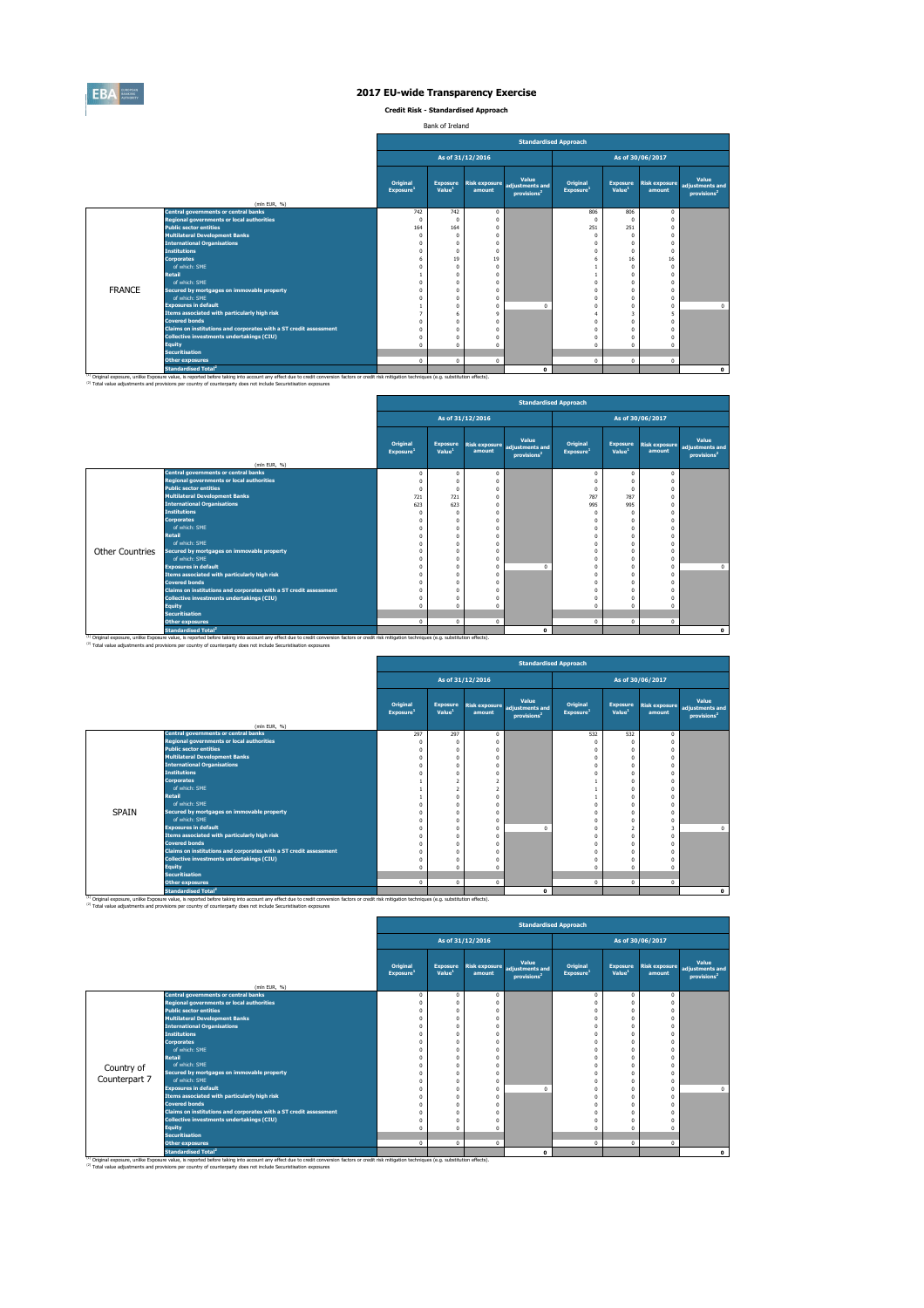

**Credit Risk - Standardised Approach**

Bank of Ireland

|               |                                                                   |                                          |                                       |                  |                                                                          | <b>Standardised Approach</b>                          |                                       |                                |                                                            |
|---------------|-------------------------------------------------------------------|------------------------------------------|---------------------------------------|------------------|--------------------------------------------------------------------------|-------------------------------------------------------|---------------------------------------|--------------------------------|------------------------------------------------------------|
|               |                                                                   |                                          |                                       | As of 31/12/2016 |                                                                          |                                                       |                                       | As of 30/06/2017               |                                                            |
|               |                                                                   | <b>Original</b><br>Exposure <sup>1</sup> | <b>Exposure</b><br>Value <sup>1</sup> | amount           | <b>Value</b><br>Risk exposure adjustments and<br>provisions <sup>2</sup> | <b>Original</b><br>$\overline{\mathsf{[Exposure]}^1}$ | <b>Exposure</b><br>Value <sup>1</sup> | <b>Risk exposure</b><br>amount | <b>Value</b><br>adjustments and<br>provisions <sup>2</sup> |
|               | (mln EUR, $\%$ )                                                  |                                          |                                       |                  |                                                                          |                                                       |                                       |                                |                                                            |
|               | <b>Central governments or central banks</b>                       |                                          | $\mathbf 0$                           | $\mathbf 0$      |                                                                          | $\mathbf 0$                                           |                                       | $\bf{0}$                       |                                                            |
|               | Regional governments or local authorities                         |                                          |                                       |                  |                                                                          |                                                       |                                       |                                |                                                            |
|               | <b>Public sector entities</b>                                     |                                          | $\Omega$                              |                  |                                                                          |                                                       |                                       |                                |                                                            |
|               | <b>Multilateral Development Banks</b>                             |                                          |                                       |                  |                                                                          |                                                       |                                       |                                |                                                            |
|               | <b>International Organisations</b><br><b>Institutions</b>         |                                          |                                       |                  |                                                                          |                                                       |                                       |                                |                                                            |
|               | <b>Corporates</b>                                                 |                                          | $\Omega$                              |                  |                                                                          |                                                       |                                       |                                |                                                            |
|               | of which: SME                                                     |                                          |                                       |                  |                                                                          |                                                       |                                       |                                |                                                            |
|               | <b>Retail</b>                                                     |                                          |                                       |                  |                                                                          |                                                       |                                       |                                |                                                            |
|               | of which: SME                                                     |                                          |                                       |                  |                                                                          |                                                       |                                       |                                |                                                            |
| Country of    | Secured by mortgages on immovable property                        |                                          |                                       |                  |                                                                          |                                                       |                                       |                                |                                                            |
| Counterpart 8 | of which: SME                                                     |                                          | $\Omega$                              | 0                |                                                                          |                                                       |                                       | $\mathbf{0}$                   |                                                            |
|               | <b>Exposures in default</b>                                       |                                          |                                       | $\overline{0}$   | $\mathbf{0}$                                                             |                                                       |                                       | 0                              | $\mathbf{0}$                                               |
|               | Items associated with particularly high risk                      |                                          |                                       |                  |                                                                          |                                                       |                                       |                                |                                                            |
|               | <b>Covered bonds</b>                                              |                                          |                                       |                  |                                                                          |                                                       |                                       |                                |                                                            |
|               | Claims on institutions and corporates with a ST credit assessment |                                          |                                       |                  |                                                                          |                                                       |                                       |                                |                                                            |
|               | <b>Collective investments undertakings (CIU)</b>                  |                                          |                                       |                  |                                                                          |                                                       |                                       |                                |                                                            |
|               | <b>Equity</b>                                                     |                                          |                                       |                  |                                                                          |                                                       |                                       |                                |                                                            |
|               | <b>Securitisation</b>                                             |                                          |                                       |                  |                                                                          |                                                       |                                       |                                |                                                            |
|               | <b>Other exposures</b>                                            | $\mathbf{0}$                             | $\mathbf 0$                           | $\mathbf 0$      |                                                                          | $\mathbf 0$                                           | $\mathbf 0$                           | $\mathbf 0$                    |                                                            |
|               | <b>Standardised Total<sup>2</sup></b>                             |                                          |                                       |                  | $\mathbf 0$                                                              |                                                       |                                       |                                | $\mathbf 0$                                                |

<sup>(1)</sup> Original exposure, unlike Exposure value, is reported before taking into account any effect due to credit conversion factors or credit risk mitigation techniques (e.g. substitution effects).

<sup>(2)</sup> Total value adjustments and provisions per country of counterparty does not include Securistisation exposures

|               |                                                                   | <b>Original</b><br>Exposure <sup>1</sup> | <b>Exposure</b><br>Value <sup>1</sup> | amount       | Value<br>Risk exposure adjustments and<br>provisions <sup>2</sup> | <b>Original</b><br>$\sf [Exposure^1]$ | <b>Exposure</b><br>Value <sup>1</sup> | Risk exposure<br>amount | <b>Value</b><br>adjustments and<br>provisions <sup>2</sup> |
|---------------|-------------------------------------------------------------------|------------------------------------------|---------------------------------------|--------------|-------------------------------------------------------------------|---------------------------------------|---------------------------------------|-------------------------|------------------------------------------------------------|
|               | (mln EUR, $\%$ )                                                  |                                          |                                       |              |                                                                   |                                       |                                       |                         |                                                            |
|               | <b>Central governments or central banks</b>                       |                                          | $\Omega$                              | $\mathbf{0}$ |                                                                   |                                       |                                       |                         |                                                            |
|               | Regional governments or local authorities                         |                                          |                                       |              |                                                                   |                                       |                                       |                         |                                                            |
|               | <b>Public sector entities</b>                                     |                                          |                                       |              |                                                                   |                                       |                                       |                         |                                                            |
|               | <b>Multilateral Development Banks</b>                             |                                          |                                       |              |                                                                   |                                       |                                       |                         |                                                            |
|               | <b>International Organisations</b>                                |                                          |                                       |              |                                                                   |                                       |                                       |                         |                                                            |
|               | <b>Institutions</b>                                               |                                          |                                       |              |                                                                   |                                       |                                       |                         |                                                            |
|               | <b>Corporates</b>                                                 |                                          |                                       |              |                                                                   |                                       |                                       |                         |                                                            |
|               | of which: SME                                                     |                                          |                                       |              |                                                                   |                                       |                                       |                         |                                                            |
|               | <b>Retail</b>                                                     |                                          |                                       |              |                                                                   |                                       |                                       |                         |                                                            |
| Country of    | of which: SME                                                     |                                          |                                       |              |                                                                   |                                       |                                       |                         |                                                            |
|               | Secured by mortgages on immovable property                        |                                          |                                       |              |                                                                   |                                       |                                       |                         |                                                            |
| Counterpart 9 | of which: SME                                                     |                                          |                                       | $\Omega$     |                                                                   |                                       |                                       |                         |                                                            |
|               | <b>Exposures in default</b>                                       |                                          |                                       | $\Omega$     |                                                                   |                                       |                                       |                         | $\mathbf{0}$                                               |
|               | Items associated with particularly high risk                      |                                          |                                       |              |                                                                   |                                       |                                       |                         |                                                            |
|               | <b>Covered bonds</b>                                              |                                          |                                       |              |                                                                   |                                       |                                       |                         |                                                            |
|               | Claims on institutions and corporates with a ST credit assessment |                                          |                                       |              |                                                                   |                                       |                                       |                         |                                                            |
|               | Collective investments undertakings (CIU)                         |                                          |                                       |              |                                                                   |                                       |                                       |                         |                                                            |
|               | <b>Equity</b>                                                     |                                          |                                       |              |                                                                   |                                       |                                       |                         |                                                            |
|               | <b>Securitisation</b>                                             |                                          |                                       |              |                                                                   |                                       |                                       |                         |                                                            |
|               | Other exposures                                                   | $\mathbf{0}$                             | $\mathbf 0$                           | $\mathbf 0$  |                                                                   | $\Omega$                              | $\mathbf{0}$                          | $\mathbf{0}$            |                                                            |
|               | <b>Standardised Total<sup>2</sup></b>                             |                                          |                                       |              | $\mathbf 0$                                                       |                                       |                                       |                         | $\mathbf 0$                                                |

<sup>(1)</sup> Original exposure, unlike Exposure value, is reported before taking into account any effect due to credit conversion factors or credit risk mitigation techniques (e.g. substitution effects).

 $^{(2)}$  Total value adjustments and provisions per country of counterparty does not include Securistisation exposures

|                |                                                                   |                                          |                                       |                  |                                                                   | <b>Standardised Approach</b>             |                                       |                                |                                                            |
|----------------|-------------------------------------------------------------------|------------------------------------------|---------------------------------------|------------------|-------------------------------------------------------------------|------------------------------------------|---------------------------------------|--------------------------------|------------------------------------------------------------|
|                |                                                                   |                                          |                                       | As of 31/12/2016 |                                                                   |                                          |                                       | As of 30/06/2017               |                                                            |
|                | (mln EUR, $%$ )                                                   | <b>Original</b><br>Exposure <sup>1</sup> | <b>Exposure</b><br>Value <sup>1</sup> | amount           | Value<br>Risk exposure adjustments and<br>provisions <sup>2</sup> | <b>Original</b><br>Exposure <sup>1</sup> | <b>Exposure</b><br>Value <sup>1</sup> | <b>Risk exposure</b><br>amount | <b>Value</b><br>adjustments and<br>provisions <sup>2</sup> |
|                | <b>Central governments or central banks</b>                       |                                          | $\Omega$                              |                  |                                                                   |                                          | $\mathbf 0$                           | $\mathbf 0$                    |                                                            |
|                | Regional governments or local authorities                         |                                          |                                       |                  |                                                                   |                                          |                                       |                                |                                                            |
|                | <b>Public sector entities</b>                                     |                                          |                                       |                  |                                                                   |                                          |                                       |                                |                                                            |
|                | <b>Multilateral Development Banks</b>                             |                                          |                                       |                  |                                                                   |                                          |                                       |                                |                                                            |
|                | <b>International Organisations</b>                                |                                          |                                       |                  |                                                                   |                                          |                                       |                                |                                                            |
|                | <b>Institutions</b>                                               |                                          |                                       |                  |                                                                   |                                          |                                       |                                |                                                            |
|                | <b>Corporates</b>                                                 |                                          |                                       |                  |                                                                   |                                          |                                       |                                |                                                            |
|                | of which: SME                                                     |                                          |                                       |                  |                                                                   |                                          |                                       |                                |                                                            |
|                | <b>Retail</b>                                                     |                                          |                                       |                  |                                                                   |                                          |                                       |                                |                                                            |
| Country of     | of which: SME                                                     |                                          |                                       |                  |                                                                   |                                          |                                       |                                |                                                            |
|                | Secured by mortgages on immovable property                        |                                          |                                       |                  |                                                                   |                                          |                                       |                                |                                                            |
| Counterpart 10 | of which: SME                                                     |                                          |                                       |                  |                                                                   |                                          |                                       | $\Omega$                       |                                                            |
|                | <b>Exposures in default</b>                                       |                                          |                                       |                  | $\overline{0}$                                                    |                                          |                                       | $\Omega$                       | $\mathbf 0$                                                |
|                | Items associated with particularly high risk                      |                                          |                                       |                  |                                                                   |                                          |                                       |                                |                                                            |
|                | <b>Covered bonds</b>                                              |                                          |                                       |                  |                                                                   |                                          |                                       |                                |                                                            |
|                | Claims on institutions and corporates with a ST credit assessment |                                          |                                       |                  |                                                                   |                                          |                                       |                                |                                                            |
|                | <b>Collective investments undertakings (CIU)</b>                  |                                          |                                       |                  |                                                                   |                                          |                                       |                                |                                                            |
|                | <b>Equity</b>                                                     |                                          |                                       |                  |                                                                   |                                          | $\Omega$                              |                                |                                                            |
|                | <b>Securitisation</b>                                             |                                          |                                       |                  |                                                                   |                                          |                                       |                                |                                                            |
|                | <b>Other exposures</b>                                            | $\Omega$                                 | $\mathbf 0$                           | $\Omega$         |                                                                   | $\mathbf 0$                              | $\mathbf 0$                           | $\mathbf 0$                    |                                                            |
|                | <b>Standardised Total<sup>2</sup></b>                             |                                          |                                       |                  | $\mathbf 0$                                                       |                                          |                                       |                                | $\mathbf 0$                                                |

<sup>(1)</sup> Original exposure, unlike Exposure value, is reported before taking into account any effect due to credit conversion factors or credit risk mitigation techniques (e.g. substitution effects).

(2) Total value adjustments and provisions per country of counterparty does not include Securistisation exposures

|  |                  | <b>Standardised Approach</b> |                  |  |
|--|------------------|------------------------------|------------------|--|
|  | As of 31/12/2016 |                              | As of 30/06/2017 |  |
|  |                  |                              |                  |  |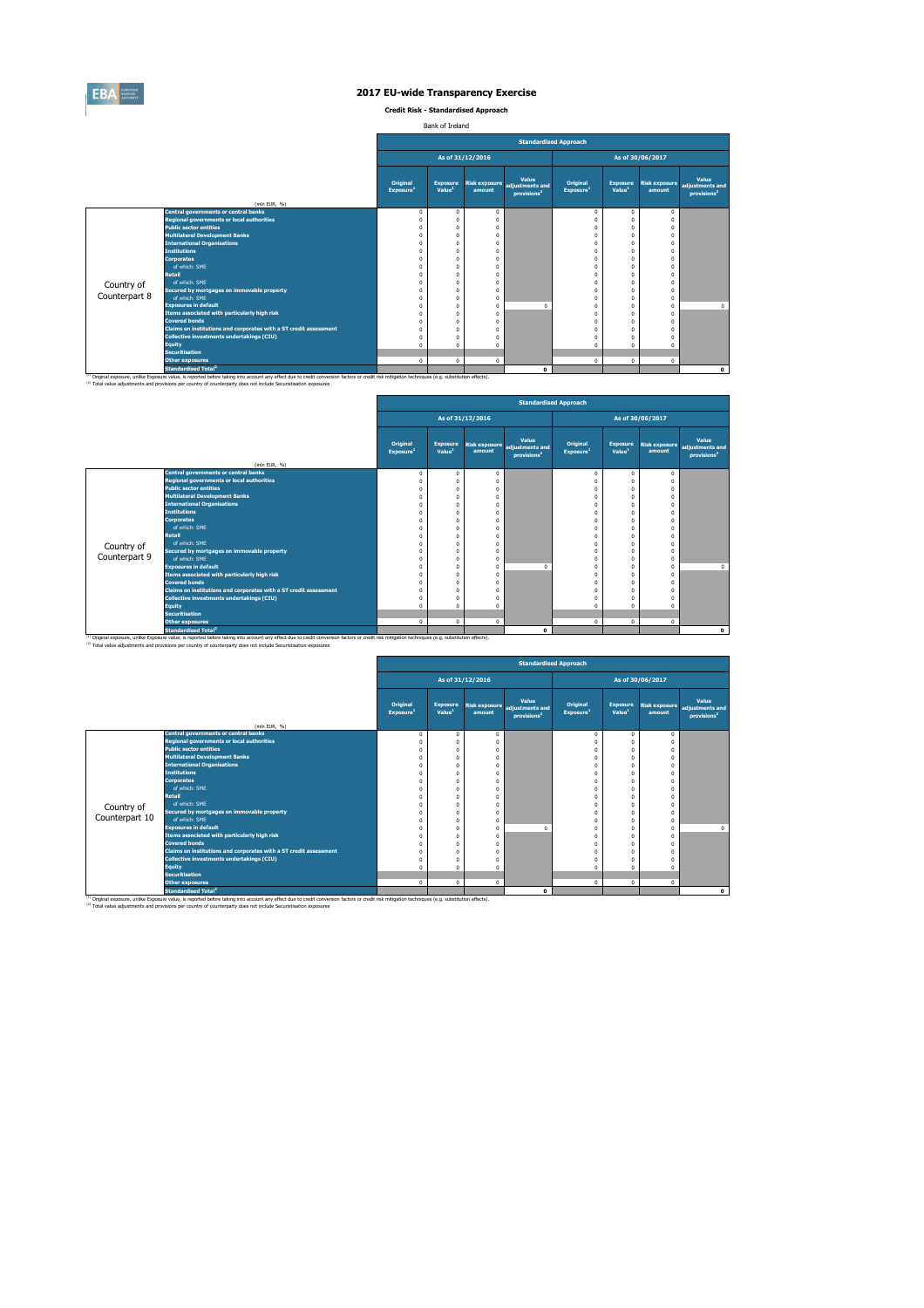|                   |                                                              |                                       |                        |                                       |                             |                        | <b>IRB Approach</b>         |                                |                        |                                       |                             |                        |                                    |
|-------------------|--------------------------------------------------------------|---------------------------------------|------------------------|---------------------------------------|-----------------------------|------------------------|-----------------------------|--------------------------------|------------------------|---------------------------------------|-----------------------------|------------------------|------------------------------------|
|                   |                                                              |                                       |                        | As of 31/12/2016                      |                             |                        |                             |                                |                        | As of 30/06/2017                      |                             |                        |                                    |
|                   |                                                              | <b>Original Exposure</b> <sup>1</sup> |                        | <b>Exposure</b><br>Value <sup>1</sup> | <b>Risk exposure amount</b> |                        | Value<br>adjustments<br>and | Original Exposure <sup>1</sup> |                        | <b>Exposure</b><br>Value <sup>1</sup> | <b>Risk exposure amount</b> |                        | <b>Value</b><br>adjustments<br>and |
|                   | (mln EUR, $%$ )                                              |                                       | Of which:<br>defaulted |                                       |                             | Of which:<br>defaulted | provisions                  |                                | Of which:<br>defaulted |                                       |                             | Of which:<br>defaulted | provisions                         |
|                   | <b>Central banks and central governments</b>                 | $\bf{0}$                              | $\mathbf{0}$           | $\mathbf 0$                           |                             |                        |                             |                                | $\mathbf{0}$           |                                       |                             |                        | $\mathbf 0$                        |
|                   | <b>Institutions</b>                                          | 6,248                                 | $\Omega$               | 6,141                                 | 1,289                       |                        |                             | 5,370                          | $\Omega$               | 5,251                                 | 1,062                       |                        | $\mathbf 0$                        |
|                   | <b>Corporates</b>                                            | 24,236                                | 2,749                  | 21,316                                | 18,308                      |                        | 1,488                       | 23,534                         | 2,679                  | 20,323                                | 16,921                      |                        | 1,326                              |
|                   | Corporates - Of Which: Specialised Lending                   | 1,675                                 | 46                     | 1,599                                 | 1,613                       |                        | 34                          | 1,401                          | 46                     | 1,359                                 | 1,353                       |                        | 35                                 |
|                   | Corporates - Of Which: SME                                   | 12,083                                | 2,202                  | 11,374                                | 7,869                       |                        | 1,130                       | 11,472                         | 2,211                  | 10,728                                | 7,081                       |                        | 1,002                              |
|                   | <b>Retail</b>                                                | 53,625                                | 2,411                  | 51,404                                | 14,809                      | 1,561                  | 1,161                       | 53,088                         | 3,386                  | 50,890                                | 14,072                      | 2,590                  | 984                                |
|                   | <b>Retail - Secured on real estate property</b>              | 48,172                                | 2,116                  | 47,614                                | 12,834                      | 1,421                  | 984                         | 47,585                         | 3,100                  | 47,004                                | 12,021                      | 2,443                  | 815                                |
|                   | Retail - Secured on real estate property - Of Which: SME     |                                       | $\bf{0}$               | $\mathbf{0}$                          |                             |                        |                             |                                | $\Omega$               |                                       |                             |                        | $\mathbf 0$                        |
| Consolidated data | Retail - Secured on real estate property - Of Which: non-SME | 48,172                                | 2,116                  | 47,614                                | 12,834                      | 1,421                  | 984                         | 47,585                         | 3,100                  | 47,004                                | 12,021                      | 2,443                  | 815                                |
|                   | <b>Retail - Qualifying Revolving</b>                         | 2,711                                 | 23                     | 1,377                                 | 344                         | 11                     | 14                          | 2,702                          | 22                     | 1,397                                 | 363                         | 17                     | 14                                 |
|                   | <b>Retail - Other Retail</b>                                 | 2,742                                 | 273                    | 2,413                                 | 1,630                       | 129                    | 163                         | 2,801                          | 264                    | 2,489                                 | 1,688                       | 131                    | 155                                |
|                   | Retail - Other Retail - Of Which: SME                        | 2,260                                 | 218                    | 1,931                                 | 1,113                       | 110                    | 121                         | 2,296                          | 217                    | 1,984                                 | 1,133                       | 113                    | 118                                |
|                   | Retail - Other Retail - Of Which: non-SME                    | 482                                   | 55                     | 482                                   | 518                         | 19                     | 43                          | 505                            | 47                     | 505                                   | 555                         | 17                     | 37                                 |
|                   | <b>Equity</b>                                                |                                       |                        |                                       |                             |                        |                             |                                |                        |                                       |                             | $\bigcap$              |                                    |
|                   | Securitisation                                               | 3,502                                 |                        | 3,502                                 | 335                         |                        |                             | 3,451                          |                        | 3,451                                 | 320                         |                        | $\overline{0}$                     |
|                   | Other non credit-obligation assets                           |                                       |                        |                                       |                             |                        |                             |                                |                        |                                       |                             |                        |                                    |
|                   | <b>IRB Total</b>                                             |                                       |                        |                                       | 34,741                      |                        |                             |                                |                        |                                       | 32,375                      |                        |                                    |

<sup>(1)</sup> Original exposure, unlike Exposure value, is reported before taking into account any effect due to credit conversion factors or credit risk mitigation techniques (e.g. substitution effects).

|                |                                                                      |                |                                       |                                       |                  |                             | <b>IRB Approach</b>         |                                       |                        |                                       |                  |                        |                                    |
|----------------|----------------------------------------------------------------------|----------------|---------------------------------------|---------------------------------------|------------------|-----------------------------|-----------------------------|---------------------------------------|------------------------|---------------------------------------|------------------|------------------------|------------------------------------|
|                |                                                                      |                |                                       |                                       | As of 31/12/2016 |                             |                             |                                       |                        |                                       | As of 30/06/2017 |                        |                                    |
|                |                                                                      |                | <b>Original Exposure</b> <sup>1</sup> | <b>Exposure</b><br>Value <sup>1</sup> |                  | <b>Risk exposure amount</b> | Value<br>adjustments<br>and | <b>Original Exposure</b> <sup>1</sup> |                        | <b>Exposure</b><br>Value <sup>1</sup> |                  | Risk exposure amount   | <b>Value</b><br>adjustments<br>and |
|                | (mln EUR, %)                                                         |                | Of which:<br>defaulted                |                                       |                  | Of which:<br>defaulted      | <b>provisions</b>           |                                       | Of which:<br>defaulted |                                       |                  | Of which:<br>defaulted | <b>provisions</b>                  |
|                | <b>Central banks and central governments</b>                         | $\overline{0}$ | $\Omega$                              |                                       |                  | -0                          |                             |                                       |                        | $\overline{0}$                        |                  |                        |                                    |
|                | <b>Institutions</b>                                                  | 394            |                                       | 366                                   | 148              |                             |                             | 252                                   |                        | 227                                   | 137              |                        |                                    |
|                | <b>Corporates</b>                                                    | 12,504         | 1,966                                 | 10,364                                | 6,668            |                             | 1,053                       | 11,873                                | 1,867                  | 9,761                                 | 6,132            |                        | 948                                |
|                | Corporates - Of Which: Specialised Lending                           | 469            |                                       | 415                                   | 423              |                             |                             | 415                                   |                        | 390                                   | 369              |                        |                                    |
|                | Corporates - Of Which: SME                                           | 8,137          | 1,706                                 | 7,395                                 | 4,418            |                             | 882                         | 7,779                                 | 1,628                  | 7,014                                 | 4,029            |                        | 795                                |
|                | Retail                                                               | 29,866         | 1,874                                 | 28,176                                | 10,192           | 1,147                       | 1,048                       | 29,670                                | 2,762                  | 28,062                                | 9,499            | 2,102                  | 886                                |
|                | Retail - Secured on real estate property                             | 24,439         | 1,583                                 | 24,386                                | 8,217            | 1,007                       | 873                         | 24,192                                | 2,480                  | 24,177                                | 7,448            | 1,954                  | 719                                |
|                | Retail - Secured on real estate property - Of Which: SME             |                |                                       |                                       |                  |                             |                             |                                       | - ೧                    |                                       |                  |                        |                                    |
| <b>IRELAND</b> | Retail - Secured on real estate property - Of Which: non-SME         | 24,439         | 1,583                                 | 24,386                                | 8,217            | 1,007                       | 873                         | 24,192                                | 2,480                  | 24,177                                | 7,448            | 1,954                  | 719                                |
|                | <b>Retail - Qualifying Revolving</b><br><b>Retail - Other Retail</b> | 2,700<br>2,728 | 22<br>269                             | 1,377                                 | 344              | 11<br>129                   | 14                          | 2,691<br>2,786                        | 22<br>260              | 1,397<br>2,489                        | 363<br>1,688     | 17                     | 14<br>153                          |
|                | Retail - Other Retail - Of Which: SME                                | 2,249          | 215                                   | 2,413<br>1,931                        | 1,630<br>1,113   | 110                         | 161<br>119                  | 2,285                                 | 214                    | 1,984                                 | 1,133            | 131                    | 116                                |
|                | Retail - Other Retail - Of Which: non-SME                            | 479            | 53                                    | 482                                   | 518              | 19                          | 42                          | 502                                   | 46                     | 505                                   | 555              | 113<br>17              | 37                                 |
|                | <b>Equity</b>                                                        |                |                                       |                                       |                  |                             |                             |                                       |                        |                                       |                  |                        |                                    |
|                | <b>Securitisation</b>                                                |                |                                       |                                       |                  |                             |                             |                                       |                        |                                       |                  |                        |                                    |
|                | Other non credit-obligation assets                                   |                |                                       |                                       |                  |                             |                             |                                       |                        |                                       |                  |                        |                                    |
|                | <b>IRB Total</b>                                                     |                |                                       |                                       |                  |                             |                             |                                       |                        |                                       |                  |                        |                                    |

(1) Original exposure, unlike Exposure value, is reported before taking into account any effect due to credit conversion factors or credit risk mitigation techniques (e.g. substitution effects).

|                |                                                              |                                       |                        |                                       |                  |                             |                             | <b>IRB Approach</b>            |                        |                                       |                             |                        |                                    |
|----------------|--------------------------------------------------------------|---------------------------------------|------------------------|---------------------------------------|------------------|-----------------------------|-----------------------------|--------------------------------|------------------------|---------------------------------------|-----------------------------|------------------------|------------------------------------|
|                |                                                              |                                       |                        |                                       | As of 31/12/2016 |                             |                             |                                |                        |                                       | As of 30/06/2017            |                        |                                    |
|                |                                                              | <b>Original Exposure</b> <sup>1</sup> |                        | <b>Exposure</b><br>Value <sup>1</sup> |                  | <b>Risk exposure amount</b> | Value<br>adjustments<br>and | Original Exposure <sup>1</sup> |                        | <b>Exposure</b><br>Value <sup>1</sup> | <b>Risk exposure amount</b> |                        | <b>Value</b><br>adjustments<br>and |
|                | (mln EUR, $%$ )                                              |                                       | Of which:<br>defaulted |                                       |                  | Of which:<br>defaulted      | provisions                  |                                | Of which:<br>defaulted |                                       |                             | Of which:<br>defaulted | provisions                         |
|                | <b>Central banks and central governments</b>                 |                                       |                        |                                       |                  |                             |                             |                                |                        | $\Omega$                              | $\mathbf 0$                 |                        |                                    |
|                | <b>Institutions</b>                                          | 1,666                                 |                        | 1,665                                 | 417              |                             |                             | 1,472                          | $\Omega$               | 1,471                                 | 330                         |                        |                                    |
|                | <b>Corporates</b>                                            | 6,508                                 | 580                    | 6,325                                 | 5,766            |                             | 326                         | 6,334                          | 670                    | 6,177                                 | 5,196                       |                        | 290                                |
|                | Corporates - Of Which: Specialised Lending                   | 903                                   |                        | 884                                   | 892              |                             |                             | 745                            | $\Omega$               | 732                                   | 759                         |                        |                                    |
|                | Corporates - Of Which: SME                                   | 3,452                                 | 477                    | 3,681                                 | 3,064            |                             | 236                         | 3,019                          | 574                    | 3,332                                 | 2,573                       |                        | 197                                |
|                | <b>Retail</b>                                                | 23,473                                | 496                    | 23,228                                | 4,616            | 414                         | 97                          | 23,152                         | 575                    | 22,827                                | 4,574                       | 488                    | 88                                 |
|                | Retail - Secured on real estate property                     | 23,456                                | 493                    | 23,228                                | 4,616            | 414                         | 95                          | 23,136                         | 573                    | 22,827                                | 4,574                       | 488                    | 87                                 |
|                | Retail - Secured on real estate property - Of Which: SME     |                                       |                        |                                       |                  |                             |                             |                                | $\Omega$               |                                       |                             |                        |                                    |
| UNITED KINGDOM | Retail - Secured on real estate property - Of Which: non-SME | 23,456                                | 493                    | 23,228                                | 4,616            | 414                         | 95                          | 23,136                         | 573                    | 22,827                                | 4,574                       | 488                    | 87                                 |
|                | <b>Retail - Qualifying Revolving</b>                         |                                       |                        |                                       |                  |                             |                             |                                | $\Omega$               |                                       |                             |                        |                                    |
|                | <b>Retail - Other Retail</b>                                 | 10                                    |                        |                                       |                  |                             |                             |                                |                        |                                       |                             |                        |                                    |
|                | Retail - Other Retail - Of Which: SME                        |                                       |                        |                                       |                  |                             |                             |                                |                        |                                       |                             |                        |                                    |
|                | Retail - Other Retail - Of Which: non-SME                    |                                       |                        |                                       |                  |                             |                             |                                |                        |                                       |                             |                        |                                    |
|                | <b>Equity</b>                                                |                                       |                        |                                       |                  |                             |                             |                                |                        |                                       |                             |                        |                                    |
|                | <b>Securitisation</b>                                        |                                       |                        |                                       |                  |                             |                             |                                |                        |                                       |                             |                        |                                    |
|                | Other non credit-obligation assets                           |                                       |                        |                                       |                  |                             |                             |                                |                        |                                       |                             |                        |                                    |
|                | <b>IRB Total</b>                                             |                                       |                        |                                       |                  |                             |                             |                                |                        |                                       |                             |                        |                                    |

<sup>(1)</sup> Original exposure, unlike Exposure value, is reported before taking into account any effect due to credit conversion factors or credit risk mitigation techniques (e.g. substitution effects).

|               |                                                              |       |           | Value <sup>1</sup> |       |           | and               |       |           | Value <sup>1</sup> |       |           | and               |
|---------------|--------------------------------------------------------------|-------|-----------|--------------------|-------|-----------|-------------------|-------|-----------|--------------------|-------|-----------|-------------------|
|               |                                                              |       | Of which: |                    |       | Of which: | <b>provisions</b> |       | Of which: |                    |       | Of which: | <b>provisions</b> |
|               | (mln EUR, %)                                                 |       | defaulted |                    |       | defaulted |                   |       | defaulted |                    |       | defaulted |                   |
|               | <b>Central banks and central governments</b>                 |       |           |                    |       |           |                   |       |           |                    |       |           |                   |
|               | <b>Institutions</b>                                          | 667   |           | 663                | 74    |           |                   | 371   |           | 359                | 40    |           |                   |
|               | <b>Corporates</b>                                            | 2,734 | 50        | 2,464              | 3,405 |           |                   | 2,419 |           | 2,192              | 3,035 |           |                   |
|               | Corporates - Of Which: Specialised Lending                   |       |           |                    | 17    |           |                   |       |           |                    | 12    |           |                   |
|               | Corporates - Of Which: SME                                   | 212   |           | 145                | 227   |           |                   | 220   |           | 206                | 304   |           |                   |
|               | <b>Retail</b>                                                | 106   | 17        |                    |       |           |                   | 95    | 19        |                    |       |           |                   |
|               | Retail - Secured on real estate property                     | 103   | 16        |                    |       |           |                   |       | 18        |                    |       |           |                   |
|               | Retail - Secured on real estate property - Of Which: SME     |       |           |                    |       |           |                   |       |           |                    |       |           |                   |
| UNITED STATES | Retail - Secured on real estate property - Of Which: non-SME | 103   | 16        |                    |       |           |                   |       | 18        |                    |       |           |                   |
|               | <b>Retail - Qualifying Revolving</b>                         |       |           |                    |       |           |                   |       |           |                    |       |           |                   |
|               | <b>Retail - Other Retail</b>                                 |       |           |                    |       |           |                   |       |           |                    |       |           |                   |
|               | Retail - Other Retail - Of Which: SME                        |       |           |                    |       |           |                   |       |           |                    |       |           |                   |
|               | Retail - Other Retail - Of Which: non-SME                    |       |           |                    |       |           |                   |       |           |                    |       |           |                   |
|               | <b>Equity</b>                                                |       |           |                    |       |           |                   |       |           |                    |       |           |                   |
|               | <b>Securitisation</b>                                        |       |           |                    |       |           |                   |       |           |                    |       |           |                   |
|               | Other non credit-obligation assets                           |       |           |                    |       |           |                   |       |           |                    |       |           |                   |
|               | <b>IRB Total</b>                                             |       |           |                    |       |           |                   |       |           |                    |       |           |                   |

<sup>(1)</sup> Original exposure, unlike Exposure value, is reported before taking into account any effect due to credit conversion factors or credit risk mitigation techniques (e.g. substitution effects).





# **2017 EU-wide Transparency Exercise**

**Credit Risk - IRB Approach**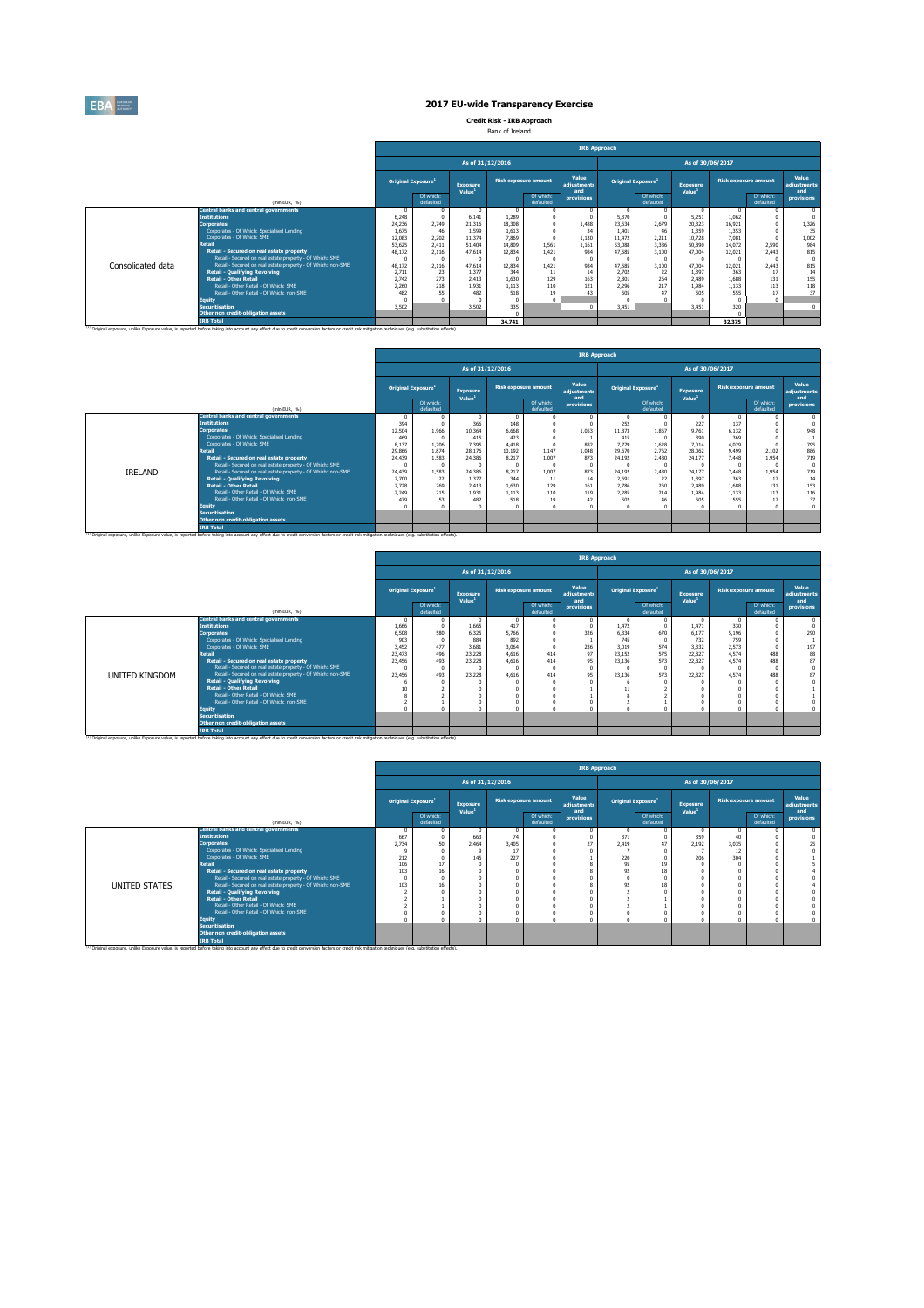

**Credit Risk - IRB Approach**

Bank of Ireland

|               |                                                              |                                |                        |                                       |                             |                        | <b>IRB Approach</b>         |                                      |                        |                                       |                             |                        |                             |
|---------------|--------------------------------------------------------------|--------------------------------|------------------------|---------------------------------------|-----------------------------|------------------------|-----------------------------|--------------------------------------|------------------------|---------------------------------------|-----------------------------|------------------------|-----------------------------|
|               |                                                              |                                |                        | As of 31/12/2016                      |                             |                        |                             |                                      |                        |                                       | As of 30/06/2017            |                        |                             |
|               |                                                              | Original Exposure <sup>1</sup> |                        | <b>Exposure</b><br>Value <sup>1</sup> | <b>Risk exposure amount</b> |                        | Value<br>adjustments<br>and | <b>Original Exposure<sup>1</sup></b> |                        | <b>Exposure</b><br>Value <sup>1</sup> | <b>Risk exposure amount</b> |                        | Value<br>adjustments<br>and |
|               | (mln EUR, $\%$ )                                             |                                | Of which:<br>defaulted |                                       |                             | Of which:<br>defaulted | provisions                  |                                      | Of which:<br>defaulted |                                       |                             | Of which:<br>defaulted | provisions                  |
|               | <b>Central banks and central governments</b>                 | $\mathbf 0$                    |                        |                                       | - റ                         |                        |                             |                                      |                        |                                       | $\bf{0}$                    |                        |                             |
|               | <b>Institutions</b>                                          | 737                            |                        | 736                                   | 100                         |                        |                             | 633                                  |                        | 633                                   | 71                          |                        |                             |
|               | <b>Corporates</b>                                            | 695                            | 35                     | 715                                   | 798                         |                        |                             | 856                                  | 15 <sub>1</sub>        | 839                                   | 936                         |                        |                             |
|               | Corporates - Of Which: Specialised Lending                   |                                |                        |                                       |                             |                        |                             |                                      |                        |                                       |                             |                        |                             |
|               | Corporates - Of Which: SME                                   | 33                             |                        | 64                                    | 60                          |                        |                             |                                      |                        | 68                                    | 53                          |                        |                             |
|               | <b>Retail</b>                                                | 10                             |                        |                                       |                             |                        |                             | 10                                   |                        |                                       |                             |                        |                             |
|               | Retail - Secured on real estate property                     |                                |                        |                                       |                             |                        |                             |                                      |                        |                                       |                             |                        |                             |
|               | Retail - Secured on real estate property - Of Which: SME     |                                |                        |                                       |                             |                        |                             |                                      |                        |                                       |                             |                        |                             |
| <b>FRANCE</b> | Retail - Secured on real estate property - Of Which: non-SME |                                |                        |                                       |                             |                        |                             |                                      |                        |                                       |                             |                        |                             |
|               | <b>Retail - Qualifying Revolving</b>                         |                                |                        |                                       |                             |                        |                             |                                      |                        |                                       |                             |                        |                             |
|               | <b>Retail - Other Retail</b>                                 |                                |                        |                                       |                             |                        |                             |                                      |                        |                                       |                             |                        |                             |
|               | Retail - Other Retail - Of Which: SME                        |                                |                        |                                       |                             |                        |                             |                                      |                        |                                       |                             |                        |                             |
|               | Retail - Other Retail - Of Which: non-SME                    |                                |                        |                                       |                             |                        |                             |                                      |                        |                                       |                             |                        |                             |
|               | <b>Equity</b>                                                |                                |                        |                                       |                             |                        |                             |                                      |                        |                                       |                             |                        | $\mathbf 0$                 |
|               | <b>Securitisation</b>                                        |                                |                        |                                       |                             |                        |                             |                                      |                        |                                       |                             |                        |                             |
|               | Other non credit-obligation assets                           |                                |                        |                                       |                             |                        |                             |                                      |                        |                                       |                             |                        |                             |
|               | <b>IRB Total</b>                                             |                                |                        |                                       |                             |                        |                             |                                      |                        |                                       |                             |                        |                             |

<sup>(1)</sup> Original exposure, unlike Exposure value, is reported before taking into account any effect due to credit conversion factors or credit risk mitigation techniques (e.g. substitution effects).

|                        |                                                              |                  |                                |                                       |                  |                        |                      | <b>IRB Approach</b>                  |                        |                                       |          |                             |                      |
|------------------------|--------------------------------------------------------------|------------------|--------------------------------|---------------------------------------|------------------|------------------------|----------------------|--------------------------------------|------------------------|---------------------------------------|----------|-----------------------------|----------------------|
|                        |                                                              |                  |                                |                                       | As of 31/12/2016 |                        |                      |                                      |                        | As of 30/06/2017                      |          |                             |                      |
|                        |                                                              |                  | Original Exposure <sup>1</sup> | <b>Exposure</b><br>Value <sup>1</sup> |                  | Risk exposure amount   | Value<br>adjustments | <b>Original Exposure<sup>1</sup></b> |                        | <b>Exposure</b><br>Value <sup>1</sup> |          | <b>Risk exposure amount</b> | Value<br>adjustments |
|                        | (mln EUR, %)                                                 |                  | Of which:<br>defaulted         |                                       |                  | Of which:<br>defaulted | and<br>provisions    |                                      | Of which:<br>defaulted |                                       |          | Of which:<br>defaulted      | and<br>provisions    |
|                        | <b>Central banks and central governments</b>                 | $\boldsymbol{0}$ |                                |                                       |                  |                        |                      |                                      |                        | $\mathbf{0}$                          | $\bf{0}$ |                             |                      |
|                        | <b>Institutions</b>                                          |                  |                                |                                       |                  |                        |                      |                                      |                        |                                       | $\Omega$ |                             |                      |
|                        | <b>Corporates</b>                                            |                  |                                |                                       |                  |                        |                      |                                      |                        |                                       |          |                             |                      |
|                        | Corporates - Of Which: Specialised Lending                   |                  |                                |                                       |                  |                        |                      |                                      |                        |                                       |          |                             |                      |
|                        | Corporates - Of Which: SME                                   |                  |                                |                                       |                  |                        |                      |                                      |                        |                                       |          |                             |                      |
|                        | <b>Retail</b>                                                |                  |                                |                                       |                  |                        |                      |                                      |                        |                                       |          |                             |                      |
|                        | Retail - Secured on real estate property                     |                  |                                |                                       |                  |                        |                      |                                      |                        |                                       |          |                             |                      |
|                        | Retail - Secured on real estate property - Of Which: SME     |                  |                                |                                       |                  |                        |                      |                                      |                        |                                       |          |                             |                      |
| <b>Other Countries</b> | Retail - Secured on real estate property - Of Which: non-SME |                  |                                |                                       |                  |                        |                      |                                      |                        |                                       |          |                             |                      |
|                        | <b>Retail - Qualifying Revolving</b>                         |                  |                                |                                       |                  |                        |                      |                                      |                        |                                       |          |                             |                      |
|                        | <b>Retail - Other Retail</b>                                 |                  |                                |                                       |                  |                        |                      |                                      |                        |                                       |          |                             |                      |
|                        | Retail - Other Retail - Of Which: SME                        |                  |                                |                                       |                  |                        |                      |                                      |                        |                                       |          |                             |                      |
|                        | Retail - Other Retail - Of Which: non-SME                    |                  |                                |                                       |                  |                        |                      |                                      |                        |                                       |          |                             |                      |
|                        | <b>Equity</b>                                                |                  |                                |                                       |                  |                        |                      |                                      |                        |                                       |          |                             |                      |
|                        | <b>Securitisation</b>                                        |                  |                                |                                       |                  |                        |                      |                                      |                        |                                       |          |                             |                      |
|                        | Other non credit-obligation assets                           |                  |                                |                                       |                  |                        |                      |                                      |                        |                                       |          |                             |                      |
|                        | <b>IRB Total</b>                                             |                  |                                |                                       |                  |                        |                      |                                      |                        |                                       |          |                             |                      |

<sup>(1)</sup> Original exposure, unlike Exposure value, is reported before taking into account any effect due to credit conversion factors or credit risk mitigation techniques (e.g. substitution effects).

|              |                                                                                                      |          |                                       |                                       |                             |                        |                             | <b>IRB Approach</b> |                                |                                       |                      |                        |                             |
|--------------|------------------------------------------------------------------------------------------------------|----------|---------------------------------------|---------------------------------------|-----------------------------|------------------------|-----------------------------|---------------------|--------------------------------|---------------------------------------|----------------------|------------------------|-----------------------------|
|              |                                                                                                      |          |                                       |                                       | As of 31/12/2016            |                        |                             |                     |                                |                                       | As of 30/06/2017     |                        |                             |
|              |                                                                                                      |          | <b>Original Exposure</b> <sup>1</sup> | <b>Exposure</b><br>Value <sup>1</sup> | <b>Risk exposure amount</b> |                        | Value<br>adjustments<br>and |                     | Original Exposure <sup>1</sup> | <b>Exposure</b><br>Value <sup>1</sup> | Risk exposure amount |                        | Value<br>adjustments<br>and |
|              | (mln EUR, $\%$ )                                                                                     |          | Of which:<br>defaulted                |                                       |                             | Of which:<br>defaulted | provisions                  |                     | Of which:<br>defaulted         |                                       |                      | Of which:<br>defaulted | provisions                  |
|              | <b>Central banks and central governments</b>                                                         | $\bf{0}$ |                                       |                                       |                             |                        |                             |                     |                                | $\overline{0}$                        | $\overline{0}$       |                        |                             |
|              | <b>Institutions</b>                                                                                  | 337      |                                       | 335                                   | 40                          |                        |                             | 112                 |                                | 110                                   | 15                   |                        |                             |
|              | <b>Corporates</b>                                                                                    | 150      | 47                                    | 161                                   | 159                         |                        | 24                          | 461                 | 46                             | 236                                   | 238                  |                        | 27                          |
|              | Corporates - Of Which: Specialised Lending                                                           | 52       | 25                                    | 52                                    | 22                          |                        |                             | 50                  | 26                             | 50                                    | 20                   |                        | 17                          |
|              | Corporates - Of Which: SME                                                                           |          |                                       |                                       |                             |                        |                             |                     |                                |                                       |                      |                        |                             |
|              | <b>Retail</b>                                                                                        |          |                                       |                                       |                             |                        |                             |                     |                                |                                       |                      |                        |                             |
|              | Retail - Secured on real estate property                                                             |          |                                       |                                       |                             |                        |                             |                     |                                |                                       |                      |                        |                             |
|              | Retail - Secured on real estate property - Of Which: SME                                             |          |                                       |                                       |                             |                        |                             |                     |                                |                                       |                      |                        |                             |
| <b>SPAIN</b> | Retail - Secured on real estate property - Of Which: non-SME<br><b>Retail - Qualifying Revolving</b> |          |                                       |                                       |                             |                        |                             |                     |                                |                                       |                      |                        |                             |
|              | <b>Retail - Other Retail</b>                                                                         |          |                                       |                                       |                             |                        |                             |                     |                                |                                       |                      |                        |                             |
|              | Retail - Other Retail - Of Which: SME                                                                |          |                                       |                                       |                             |                        |                             |                     |                                |                                       |                      |                        |                             |
|              | Retail - Other Retail - Of Which: non-SME                                                            |          |                                       |                                       |                             |                        |                             |                     |                                |                                       |                      |                        |                             |
|              | <b>Equity</b>                                                                                        |          |                                       |                                       |                             |                        |                             |                     |                                |                                       |                      |                        | $\Omega$                    |
|              | <b>Securitisation</b>                                                                                |          |                                       |                                       |                             |                        |                             |                     |                                |                                       |                      |                        |                             |
|              | Other non credit-obligation assets                                                                   |          |                                       |                                       |                             |                        |                             |                     |                                |                                       |                      |                        |                             |
|              | <b>IRB Total</b>                                                                                     |          |                                       |                                       |                             |                        |                             |                     |                                |                                       |                      |                        |                             |

<sup>1)</sup> Original exposure, unlike Exposure value, is reported before taking into account any effect due to credit conversion factors or credit risk mitigation techniques (e.g. substitution effects).

|                          |                                                              |                                       |                                       |                             | <b>IRB Approach</b>         |                                       |                        |                                       |                  |                        |                             |
|--------------------------|--------------------------------------------------------------|---------------------------------------|---------------------------------------|-----------------------------|-----------------------------|---------------------------------------|------------------------|---------------------------------------|------------------|------------------------|-----------------------------|
|                          |                                                              |                                       | As of 31/12/2016                      |                             |                             |                                       |                        |                                       | As of 30/06/2017 |                        |                             |
|                          |                                                              | <b>Original Exposure</b> <sup>1</sup> | <b>Exposure</b><br>Value <sup>1</sup> | <b>Risk exposure amount</b> | Value<br>adjustments<br>and | <b>Original Exposure</b> <sup>1</sup> |                        | <b>Exposure</b><br>Value <sup>1</sup> |                  | Risk exposure amount   | Value<br>adjustments<br>and |
|                          | (mln EUR, $\%$ )                                             | Of which:<br>defaulted                |                                       | Of which:<br>defaulted      | provisions                  |                                       | Of which:<br>defaulted |                                       |                  | Of which:<br>defaulted | provisions                  |
|                          | <b>Central banks and central governments</b>                 |                                       |                                       |                             |                             |                                       |                        | $\overline{0}$                        |                  |                        |                             |
|                          | <b>Institutions</b>                                          |                                       |                                       |                             |                             |                                       |                        |                                       |                  |                        |                             |
|                          | <b>Corporates</b>                                            |                                       |                                       |                             |                             |                                       |                        |                                       |                  |                        |                             |
|                          | Corporates - Of Which: Specialised Lending                   |                                       |                                       |                             |                             |                                       |                        |                                       |                  |                        |                             |
|                          | Corporates - Of Which: SME                                   |                                       |                                       |                             |                             |                                       |                        |                                       |                  |                        |                             |
|                          | <b>Retail</b>                                                |                                       |                                       |                             |                             |                                       |                        |                                       |                  |                        |                             |
|                          | Retail - Secured on real estate property                     |                                       |                                       |                             |                             |                                       |                        |                                       |                  |                        |                             |
|                          | Retail - Secured on real estate property - Of Which: SME     |                                       |                                       |                             |                             |                                       |                        |                                       |                  |                        |                             |
| Country of Counterpart 7 | Retail - Secured on real estate property - Of Which: non-SME |                                       |                                       |                             |                             |                                       |                        |                                       |                  |                        |                             |
|                          | <b>Retail - Qualifying Revolving</b>                         |                                       |                                       |                             |                             |                                       |                        |                                       |                  |                        |                             |
|                          | <b>Retail - Other Retail</b>                                 |                                       |                                       |                             |                             |                                       |                        |                                       |                  |                        |                             |
|                          | Retail - Other Retail - Of Which: SME                        |                                       |                                       |                             |                             |                                       |                        |                                       |                  |                        |                             |
|                          | Retail - Other Retail - Of Which: non-SME                    |                                       |                                       |                             |                             |                                       |                        |                                       |                  |                        |                             |
|                          | <b>Equity</b>                                                |                                       |                                       |                             |                             |                                       |                        |                                       |                  |                        |                             |
|                          | <b>Securitisation</b>                                        |                                       |                                       |                             |                             |                                       |                        |                                       |                  |                        |                             |
|                          | Other non credit-obligation assets                           |                                       |                                       |                             |                             |                                       |                        |                                       |                  |                        |                             |
|                          | <b>IRB Total</b>                                             |                                       |                                       |                             |                             |                                       |                        |                                       |                  |                        |                             |

<sup>(1)</sup> Original exposure, unlike Exposure value, is reported before taking into account any effect due to credit conversion factors or credit risk mitigation techniques (e.g. substitution effects).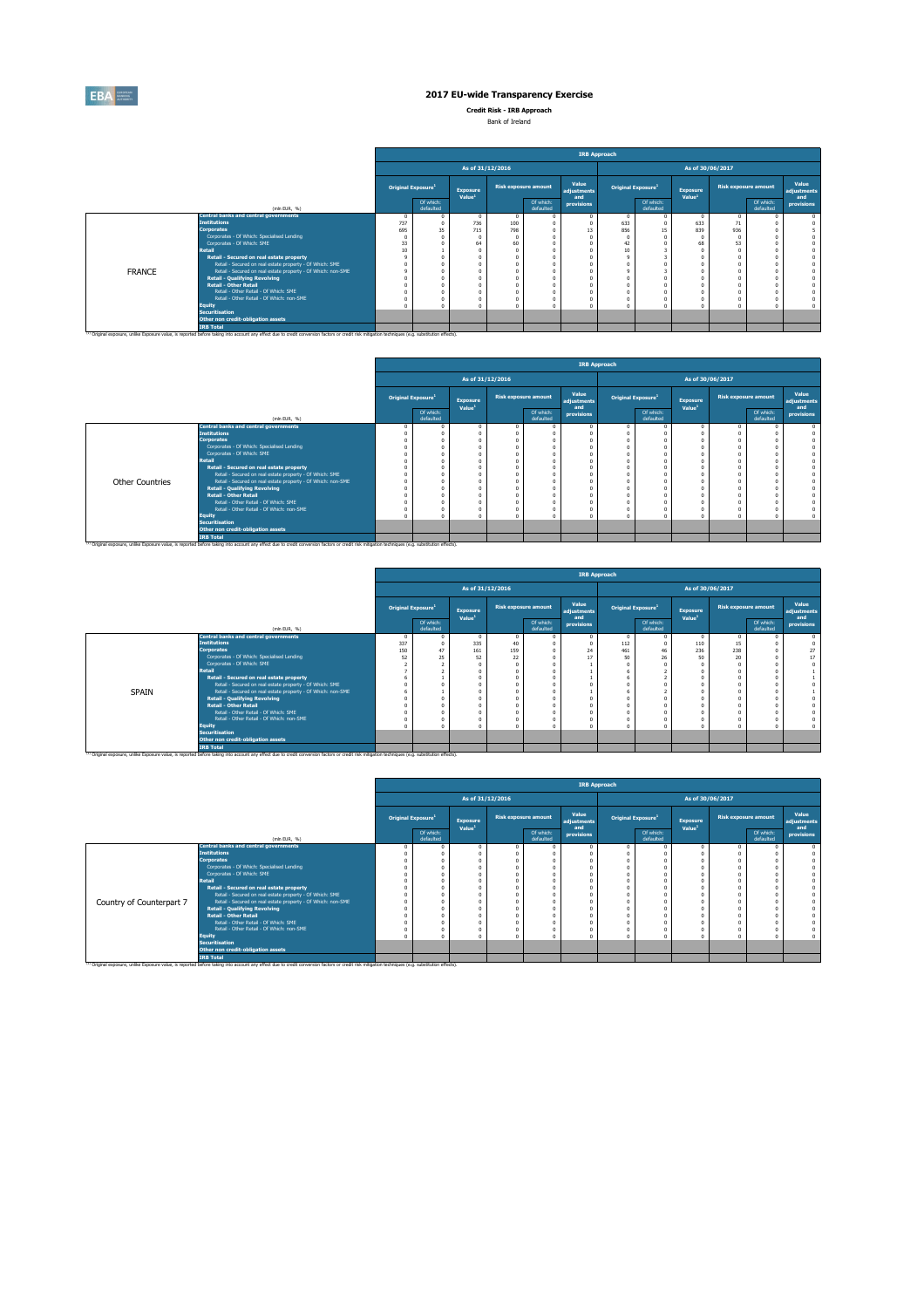

**Credit Risk - IRB Approach**

Bank of Ireland

|                          |                                                                 |                                |                        |                                       |                             |                        | <b>IRB Approach</b>         |                                      |                        |                                       |                             |                        |                                    |
|--------------------------|-----------------------------------------------------------------|--------------------------------|------------------------|---------------------------------------|-----------------------------|------------------------|-----------------------------|--------------------------------------|------------------------|---------------------------------------|-----------------------------|------------------------|------------------------------------|
|                          |                                                                 |                                |                        | As of 31/12/2016                      |                             |                        |                             |                                      |                        |                                       | As of 30/06/2017            |                        |                                    |
|                          |                                                                 | Original Exposure <sup>1</sup> |                        | <b>Exposure</b><br>Value <sup>1</sup> | <b>Risk exposure amount</b> |                        | Value<br>adjustments<br>and | <b>Original Exposure<sup>1</sup></b> |                        | <b>Exposure</b><br>Value <sup>1</sup> | <b>Risk exposure amount</b> |                        | <b>Value</b><br>adjustments<br>and |
|                          | (mln EUR, $\%$ )                                                |                                | Of which:<br>defaulted |                                       |                             | Of which:<br>defaulted | provisions                  |                                      | Of which:<br>defaulted |                                       |                             | Of which:<br>defaulted | provisions                         |
|                          | <b>Central banks and central governments</b>                    |                                |                        |                                       |                             |                        |                             |                                      |                        |                                       |                             |                        |                                    |
|                          | <b>Institutions</b>                                             |                                |                        |                                       |                             |                        |                             |                                      |                        |                                       |                             |                        |                                    |
|                          | <b>Corporates</b><br>Corporates - Of Which: Specialised Lending |                                |                        |                                       |                             |                        |                             |                                      |                        |                                       |                             |                        |                                    |
|                          | Corporates - Of Which: SME                                      |                                |                        |                                       |                             |                        |                             |                                      |                        |                                       |                             |                        |                                    |
|                          | <b>Retail</b>                                                   |                                |                        |                                       |                             |                        |                             |                                      |                        |                                       |                             |                        |                                    |
|                          | Retail - Secured on real estate property                        |                                |                        |                                       |                             |                        |                             |                                      |                        |                                       |                             |                        |                                    |
|                          | Retail - Secured on real estate property - Of Which: SME        |                                |                        |                                       |                             |                        |                             |                                      |                        |                                       |                             |                        |                                    |
| Country of Counterpart 8 | Retail - Secured on real estate property - Of Which: non-SME    |                                |                        |                                       |                             |                        |                             |                                      |                        |                                       |                             |                        |                                    |
|                          | <b>Retail - Qualifying Revolving</b>                            |                                |                        |                                       |                             |                        |                             |                                      |                        |                                       |                             |                        |                                    |
|                          | <b>Retail - Other Retail</b>                                    |                                |                        |                                       |                             |                        |                             |                                      |                        |                                       |                             |                        |                                    |
|                          | Retail - Other Retail - Of Which: SME                           |                                |                        |                                       |                             |                        |                             |                                      |                        |                                       |                             |                        |                                    |
|                          | Retail - Other Retail - Of Which: non-SME                       |                                |                        |                                       |                             |                        |                             |                                      |                        |                                       |                             |                        |                                    |
|                          | <b>Equity</b>                                                   |                                |                        |                                       |                             |                        |                             |                                      |                        |                                       |                             |                        |                                    |
|                          | Securitisation                                                  |                                |                        |                                       |                             |                        |                             |                                      |                        |                                       |                             |                        |                                    |
|                          | Other non credit-obligation assets                              |                                |                        |                                       |                             |                        |                             |                                      |                        |                                       |                             |                        |                                    |
|                          | <b>IRB Total</b><br>$\sim$ $\sim$ $\sim$ $\sim$                 |                                |                        |                                       |                             |                        |                             |                                      |                        |                                       |                             |                        |                                    |

<sup>(1)</sup> Original exposure, unlike Exposure value, is reported before taking into account any effect due to credit conversion factors or credit risk mitigation techniques (e.g. substitution effects).

|                          |                                                              |                                |                                       |                  |                             |                             | <b>IRB Approach</b>                   |                        |                                       |                  |                             |                             |
|--------------------------|--------------------------------------------------------------|--------------------------------|---------------------------------------|------------------|-----------------------------|-----------------------------|---------------------------------------|------------------------|---------------------------------------|------------------|-----------------------------|-----------------------------|
|                          |                                                              |                                |                                       | As of 31/12/2016 |                             |                             |                                       |                        | As of 30/06/2017                      |                  |                             |                             |
|                          |                                                              | Original Exposure <sup>1</sup> | <b>Exposure</b><br>Value <sup>1</sup> |                  | <b>Risk exposure amount</b> | Value<br>adjustments<br>and | <b>Original Exposure</b> <sup>1</sup> |                        | <b>Exposure</b><br>Value <sup>1</sup> |                  | <b>Risk exposure amount</b> | Value<br>adjustments<br>and |
|                          | (mln EUR, %)                                                 | Of which:<br>defaulted         |                                       |                  | Of which:<br>defaulted      | provisions                  |                                       | Of which:<br>defaulted |                                       |                  | Of which:<br>defaulted      | <b>provisions</b>           |
|                          | <b>Central banks and central governments</b>                 |                                | $\Omega$                              |                  |                             |                             |                                       |                        | $\Omega$                              | $\boldsymbol{0}$ |                             |                             |
|                          | <b>Institutions</b>                                          |                                |                                       |                  |                             |                             |                                       |                        |                                       |                  |                             |                             |
|                          | <b>Corporates</b>                                            |                                |                                       |                  |                             |                             |                                       |                        |                                       |                  |                             |                             |
|                          | Corporates - Of Which: Specialised Lending                   |                                |                                       |                  |                             |                             |                                       |                        |                                       |                  |                             |                             |
|                          | Corporates - Of Which: SME                                   |                                |                                       |                  |                             |                             |                                       |                        |                                       |                  |                             |                             |
|                          | <b>Retail</b>                                                |                                |                                       |                  |                             |                             |                                       |                        |                                       |                  |                             |                             |
|                          | Retail - Secured on real estate property                     |                                |                                       |                  |                             |                             |                                       |                        |                                       |                  |                             |                             |
|                          | Retail - Secured on real estate property - Of Which: SME     |                                |                                       |                  |                             |                             |                                       |                        |                                       |                  |                             |                             |
| Country of Counterpart 9 | Retail - Secured on real estate property - Of Which: non-SME |                                |                                       |                  |                             |                             |                                       |                        |                                       |                  |                             |                             |
|                          | <b>Retail - Qualifying Revolving</b>                         |                                |                                       |                  |                             |                             |                                       |                        |                                       |                  |                             |                             |
|                          | <b>Retail - Other Retail</b>                                 |                                |                                       |                  |                             |                             |                                       |                        |                                       |                  |                             |                             |
|                          | Retail - Other Retail - Of Which: SME                        |                                |                                       |                  |                             |                             |                                       |                        |                                       |                  |                             |                             |
|                          | Retail - Other Retail - Of Which: non-SME                    |                                |                                       |                  |                             |                             |                                       |                        |                                       |                  |                             |                             |
|                          | <b>Equity</b>                                                |                                |                                       |                  |                             |                             |                                       |                        |                                       |                  |                             |                             |
|                          | Securitisation                                               |                                |                                       |                  |                             |                             |                                       |                        |                                       |                  |                             |                             |
|                          | Other non credit-obligation assets                           |                                |                                       |                  |                             |                             |                                       |                        |                                       |                  |                             |                             |
|                          | <b>IRB Total</b>                                             |                                |                                       |                  |                             |                             |                                       |                        |                                       |                  |                             |                             |

<sup>(1)</sup> Original exposure, unlike Exposure value, is reported before taking into account any effect due to credit conversion factors or credit risk mitigation techniques (e.g. substitution effects).

|                           |                                                              |                                       |                                       |                             |                        | <b>IRB Approach</b>         |                                       |                                       |                             |                        |                             |
|---------------------------|--------------------------------------------------------------|---------------------------------------|---------------------------------------|-----------------------------|------------------------|-----------------------------|---------------------------------------|---------------------------------------|-----------------------------|------------------------|-----------------------------|
|                           |                                                              |                                       |                                       | As of 31/12/2016            |                        |                             |                                       |                                       | As of 30/06/2017            |                        |                             |
|                           |                                                              | <b>Original Exposure</b> <sup>1</sup> | <b>Exposure</b><br>Value <sup>1</sup> | <b>Risk exposure amount</b> |                        | Value<br>adjustments<br>and | <b>Original Exposure</b> <sup>1</sup> | <b>Exposure</b><br>Value <sup>1</sup> | <b>Risk exposure amount</b> |                        | Value<br>adjustments<br>and |
|                           | (mln EUR, %)                                                 | Of which:<br>defaulted                |                                       |                             | Of which:<br>defaulted | provisions                  | Of which:<br>defaulted                |                                       |                             | Of which:<br>defaulted | provisions                  |
|                           | <b>Central banks and central governments</b>                 |                                       |                                       |                             |                        |                             |                                       |                                       |                             |                        |                             |
|                           | <b>Institutions</b>                                          |                                       |                                       |                             |                        |                             |                                       |                                       |                             |                        |                             |
|                           | <b>Corporates</b>                                            |                                       |                                       |                             |                        |                             |                                       |                                       |                             |                        |                             |
|                           | Corporates - Of Which: Specialised Lending                   |                                       |                                       |                             |                        |                             |                                       |                                       |                             |                        |                             |
|                           | Corporates - Of Which: SME                                   |                                       |                                       |                             |                        |                             |                                       |                                       |                             |                        |                             |
|                           | <b>Retail</b>                                                |                                       |                                       |                             |                        |                             |                                       |                                       |                             |                        |                             |
|                           | Retail - Secured on real estate property                     |                                       |                                       |                             |                        |                             |                                       |                                       |                             |                        |                             |
|                           | Retail - Secured on real estate property - Of Which: SME     |                                       |                                       |                             |                        |                             |                                       |                                       |                             |                        |                             |
| Country of Counterpart 10 | Retail - Secured on real estate property - Of Which: non-SME |                                       |                                       |                             |                        |                             |                                       |                                       |                             |                        |                             |
|                           | <b>Retail - Qualifying Revolving</b>                         |                                       |                                       |                             |                        |                             |                                       |                                       |                             |                        |                             |
|                           | <b>Retail - Other Retail</b>                                 |                                       |                                       |                             |                        |                             |                                       |                                       |                             |                        |                             |
|                           | Retail - Other Retail - Of Which: SME                        |                                       |                                       |                             |                        |                             |                                       |                                       |                             |                        |                             |
|                           | Retail - Other Retail - Of Which: non-SME                    |                                       |                                       |                             |                        |                             |                                       |                                       |                             |                        |                             |
|                           | <b>Equity</b>                                                |                                       |                                       |                             |                        |                             |                                       |                                       |                             |                        | $\mathbf{0}$                |
|                           | <b>Securitisation</b>                                        |                                       |                                       |                             |                        |                             |                                       |                                       |                             |                        |                             |
|                           | Other non credit-obligation assets                           |                                       |                                       |                             |                        |                             |                                       |                                       |                             |                        |                             |
|                           | <b>IRB Total</b><br>$\sim$ $\sim$                            |                                       |                                       |                             |                        |                             |                                       |                                       |                             |                        |                             |

<sup>(1)</sup> Original exposure, unlike Exposure value, is reported before taking into account any effect due to credit conversion factors or credit risk mitigation techniques (e.g. substitution effects).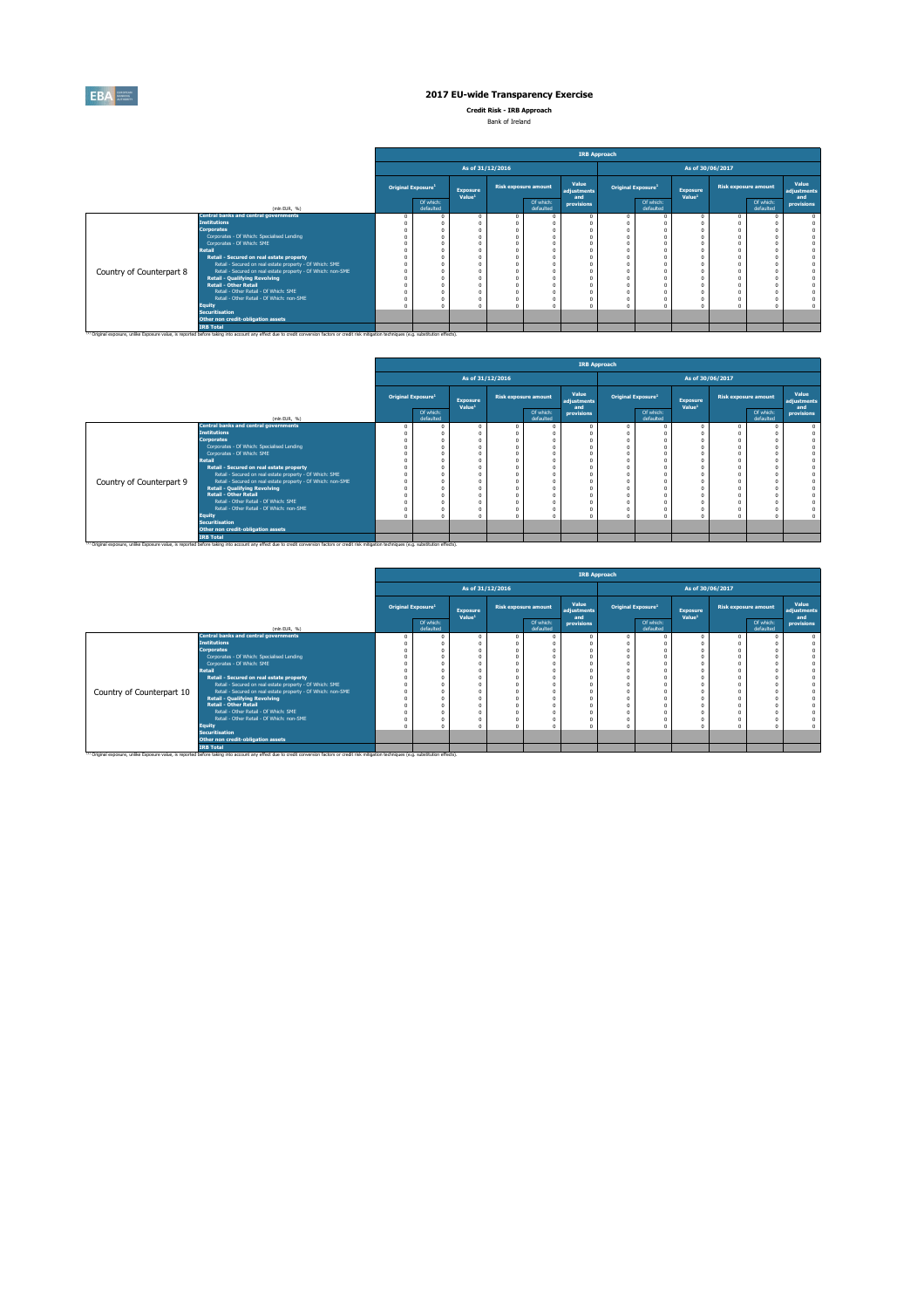

#### **Sovereign Exposure**

Bank of Ireland

Latin America: Argentina, Belize, Bolivia, Brazil, Chile, Colombia, Costa Rica, Dominica, Dominica, Dominican Republic, Ecuador, El Salvador, Grenada, Guatemala, Guyana, Haiti, Honduras, Jamaica, Mexico, Nicaraguay, Peru, **Africa**: Algeria, Egypt, Morocco, South Africa and Tunisia.

 $^{(1)}$  Includes "Trading financial assets" portfolio for banks reporting under GAAP

<sup>(2)</sup> Includes "Non-trading non-derivative financial assets measured at fair value through profit or loss" portfolio for banks reporting under GAAP

<sup>(3)</sup> Includes "Non-trading non-derivative financial assets measured at fair value to equity" portfolio for banks reporting under GAAP

<sup>(4)</sup> Includes "Non-trading debt instruments measured at a cost-based method" and "Other non-trading non-derivative financial assets" portfolio for banks reporting under GAAP

**Note:**

The information reported covers all exposures to "General governments" as defined in paragraph 41 (b) of Annex V of ITS on Supervisory reporting: "central governments, and local governments, including administrative bodies that have a commercial activity (which shall be reported under "non-financial corporations"); social security funds; and international organisations, such as the European Community, the International Monetary Fund and the

| (mln EUR)                                          |                                          |                        |                              |                                         |                                    |                                 |                                    |                                    | As of 31/12/2016                |                       |                                    |                                 |                          |                       |                                 |                      |                       |                                 |
|----------------------------------------------------|------------------------------------------|------------------------|------------------------------|-----------------------------------------|------------------------------------|---------------------------------|------------------------------------|------------------------------------|---------------------------------|-----------------------|------------------------------------|---------------------------------|--------------------------|-----------------------|---------------------------------|----------------------|-----------------------|---------------------------------|
|                                                    |                                          |                        |                              | Memo: breakdown by accounting portfolio |                                    |                                 |                                    |                                    |                                 |                       |                                    |                                 |                          |                       |                                 |                      |                       |                                 |
|                                                    | <b>Financial assets: Carrying Amount</b> |                        |                              |                                         |                                    |                                 |                                    |                                    |                                 |                       |                                    |                                 |                          |                       |                                 |                      |                       |                                 |
| <b>Country / Region</b>                            |                                          | of which:              |                              | Held for trading <sup>1</sup>           |                                    |                                 | <b>Designated at</b><br>fair value |                                    |                                 | <b>Available-for-</b> |                                    |                                 | <b>Loans and</b>         | of which:             |                                 | Held-to-<br>maturity | of which:             |                                 |
|                                                    |                                          | loans and<br>advances  | of which:<br>debt securities |                                         | of which:<br>Loans and<br>advances | of which:<br>Debt<br>securities | through profit or<br>$\log s^2$    | of which:<br>Loans and<br>advances | of which:<br>Debt<br>securities | sale <sup>3</sup>     | of which:<br>Loans and<br>advances | of which:<br>Debt<br>securities | Receivables <sup>4</sup> | Loans and<br>advances | of which:<br>Debt<br>securities | investments          | Loans and<br>advances | of which:<br>Debt<br>securities |
| <b>TOTAL - ALL COUNTRIES</b>                       | 8,022.4                                  | 147.1                  | 7,875.2                      | 18.0                                    | 0.0                                | 18.0                            | 0.0                                | 0.0                                | 0.0                             | 5,934.9               | 0.0                                | 5,934.9                         | 147.1                    | 147.1                 | 0.0                             | 1,922.1              | 0.0                   | 1,922.1                         |
| <b>Austria</b>                                     | 51.7                                     | 0.0                    | 51.7                         |                                         |                                    |                                 |                                    |                                    |                                 |                       |                                    |                                 |                          |                       |                                 |                      |                       |                                 |
| <b>Belgium</b>                                     | 542.5                                    | 0.0                    | 542.5                        |                                         |                                    |                                 |                                    |                                    |                                 |                       |                                    |                                 |                          |                       |                                 |                      |                       |                                 |
| <b>Bulgaria</b>                                    | 0.0                                      | 0.0                    | 0.0                          |                                         |                                    |                                 |                                    |                                    |                                 |                       |                                    |                                 |                          |                       |                                 |                      |                       |                                 |
| <b>Croatia</b>                                     | 0.0                                      | 0.0                    | 0.0                          |                                         |                                    |                                 |                                    |                                    |                                 |                       |                                    |                                 |                          |                       |                                 |                      |                       |                                 |
| <b>Cyprus</b>                                      | 0.0                                      | 0.0                    | 0.0                          |                                         |                                    |                                 |                                    |                                    |                                 |                       |                                    |                                 |                          |                       |                                 |                      |                       |                                 |
| <b>Czech Republic</b>                              | 14.0                                     | 0.0                    | 14.0                         |                                         |                                    |                                 |                                    |                                    |                                 |                       |                                    |                                 |                          |                       |                                 |                      |                       |                                 |
| <b>Denmark</b>                                     | 0.0                                      | 0.0                    | 0.0                          |                                         |                                    |                                 |                                    |                                    |                                 |                       |                                    |                                 |                          |                       |                                 |                      |                       |                                 |
| <b>Estonia</b>                                     | 0.0                                      | 0.0                    | 0.0                          |                                         |                                    |                                 |                                    |                                    |                                 |                       |                                    |                                 |                          |                       |                                 |                      |                       |                                 |
| <b>Finland</b>                                     | 52.6                                     | 0.0                    | 52.6                         |                                         |                                    |                                 |                                    |                                    |                                 |                       |                                    |                                 |                          |                       |                                 |                      |                       |                                 |
| <b>France</b>                                      | 850.9                                    | 0.0                    | 850.9                        |                                         |                                    |                                 |                                    |                                    |                                 |                       |                                    |                                 |                          |                       |                                 |                      |                       |                                 |
| <b>Germany</b>                                     | 0.0                                      | 0.0                    | 0.0                          |                                         |                                    |                                 |                                    |                                    |                                 |                       |                                    |                                 |                          |                       |                                 |                      |                       |                                 |
| <b>Greece</b>                                      | 0.0                                      | 0.0                    | 0.0                          |                                         |                                    |                                 |                                    |                                    |                                 |                       |                                    |                                 |                          |                       |                                 |                      |                       |                                 |
| <b>Hungary</b><br><b>Ireland</b>                   | 0.0<br>4,355.4                           | 0.0<br>147.1           | 0.0<br>4,208.3               |                                         |                                    |                                 |                                    |                                    |                                 |                       |                                    |                                 |                          |                       |                                 |                      |                       |                                 |
|                                                    | 261.6                                    | 0.0                    | 261.6                        |                                         |                                    |                                 |                                    |                                    |                                 |                       |                                    |                                 |                          |                       |                                 |                      |                       |                                 |
| Italy<br>Latvia                                    | 0.0                                      | 0.0                    | 0.0                          |                                         |                                    |                                 |                                    |                                    |                                 |                       |                                    |                                 |                          |                       |                                 |                      |                       |                                 |
| Lithuania                                          | 0.0                                      | 0.0                    | 0.0                          |                                         |                                    |                                 |                                    |                                    |                                 |                       |                                    |                                 |                          |                       |                                 |                      |                       |                                 |
| <b>Luxembourg</b>                                  | 0.0                                      | 0.0                    | 0.0                          |                                         |                                    |                                 |                                    |                                    |                                 |                       |                                    |                                 |                          |                       |                                 |                      |                       |                                 |
| <b>Malta</b>                                       | 0.0                                      | 0.0                    | 0.0                          |                                         |                                    |                                 |                                    |                                    |                                 |                       |                                    |                                 |                          |                       |                                 |                      |                       |                                 |
| <b>Netherlands</b>                                 | 134.7                                    | 0.0                    | 134.7                        |                                         |                                    |                                 |                                    |                                    |                                 |                       |                                    |                                 |                          |                       |                                 |                      |                       |                                 |
| <b>Poland</b>                                      | 18.2                                     | 0.0                    | 18.2                         |                                         |                                    |                                 |                                    |                                    |                                 |                       |                                    |                                 |                          |                       |                                 |                      |                       |                                 |
| Portugal                                           | 131.4                                    | 0.0                    | 131.4                        |                                         |                                    |                                 |                                    |                                    |                                 |                       |                                    |                                 |                          |                       |                                 |                      |                       |                                 |
| Romania                                            | 0.0                                      | 0.0                    | 0.0                          |                                         |                                    |                                 |                                    |                                    |                                 |                       |                                    |                                 |                          |                       |                                 |                      |                       |                                 |
| <b>Slovakia</b>                                    | 4.4                                      | 0.0                    | 4.4                          |                                         |                                    |                                 |                                    |                                    |                                 |                       |                                    |                                 |                          |                       |                                 |                      |                       |                                 |
| <b>Slovenia</b>                                    | 48.6                                     | 0.0                    | 48.6                         |                                         |                                    |                                 |                                    |                                    |                                 |                       |                                    |                                 |                          |                       |                                 |                      |                       |                                 |
| <b>Spain</b>                                       | 297.4                                    | 0.0                    | 297.4                        |                                         |                                    |                                 |                                    |                                    |                                 |                       |                                    |                                 |                          |                       |                                 |                      |                       |                                 |
| <b>Sweden</b>                                      | 0.0                                      | 0.0                    | 0.0                          |                                         |                                    |                                 |                                    |                                    |                                 |                       |                                    |                                 |                          |                       |                                 |                      |                       |                                 |
| <b>United Kingdom</b>                              | 635.4                                    | 0.0                    | 635.4                        |                                         |                                    |                                 |                                    |                                    |                                 |                       |                                    |                                 |                          |                       |                                 |                      |                       |                                 |
| <b>Iceland</b><br>Liechtenstein                    | 0.0                                      | 0.0                    | 0.0<br>0.0                   |                                         |                                    |                                 |                                    |                                    |                                 |                       |                                    |                                 |                          |                       |                                 |                      |                       |                                 |
| <b>Norway</b>                                      | 0.0<br>0.0                               | 0.0<br>0.0             | 0.0                          |                                         |                                    |                                 |                                    |                                    |                                 |                       |                                    |                                 |                          |                       |                                 |                      |                       |                                 |
| <b>Switzerland</b>                                 | 0.0                                      | 0.0                    | 0.0                          |                                         |                                    |                                 |                                    |                                    |                                 |                       |                                    |                                 |                          |                       |                                 |                      |                       |                                 |
| <b>Australia</b>                                   | 0.0                                      | 0.0                    | 0.0                          |                                         |                                    |                                 |                                    |                                    |                                 |                       |                                    |                                 |                          |                       |                                 |                      |                       |                                 |
| <b>Canada</b>                                      | 0.0                                      | 0.0                    | 0.0                          |                                         |                                    |                                 |                                    |                                    |                                 |                       |                                    |                                 |                          |                       |                                 |                      |                       |                                 |
| <b>China</b>                                       | 0.0                                      | 0.0                    | 0.0                          |                                         |                                    |                                 |                                    |                                    |                                 |                       |                                    |                                 |                          |                       |                                 |                      |                       |                                 |
| <b>Hong Kong</b>                                   | 0.0                                      | 0.0                    | 0.0                          |                                         |                                    |                                 |                                    |                                    |                                 |                       |                                    |                                 |                          |                       |                                 |                      |                       |                                 |
| <b>Japan</b>                                       | 0.0                                      | 0.0                    | 0.0                          |                                         |                                    |                                 |                                    |                                    |                                 |                       |                                    |                                 |                          |                       |                                 |                      |                       |                                 |
| U.S.                                               | 1.0                                      | 0.0                    | 1.0                          |                                         |                                    |                                 |                                    |                                    |                                 |                       |                                    |                                 |                          |                       |                                 |                      |                       |                                 |
| Other advanced economies non EEA                   | 0.0                                      | 0.0                    | 0.0                          |                                         |                                    |                                 |                                    |                                    |                                 |                       |                                    |                                 |                          |                       |                                 |                      |                       |                                 |
| Other Central and eastern Europe countries non EEA | 0.0                                      | 0.0                    | 0.0                          |                                         |                                    |                                 |                                    |                                    |                                 |                       |                                    |                                 |                          |                       |                                 |                      |                       |                                 |
| <b>Middle East</b>                                 | 0.0                                      | 0.0                    | 0.0                          |                                         |                                    |                                 |                                    |                                    |                                 |                       |                                    |                                 |                          |                       |                                 |                      |                       |                                 |
| <b>Latin America and the Caribbean</b>             | 0.0                                      | 0.0                    | 0.0                          |                                         |                                    |                                 |                                    |                                    |                                 |                       |                                    |                                 |                          |                       |                                 |                      |                       |                                 |
| <b>Africa</b>                                      | 0.0                                      | 0.0                    | 0.0                          |                                         |                                    |                                 |                                    |                                    |                                 |                       |                                    |                                 |                          |                       |                                 |                      |                       |                                 |
| <b>Others</b>                                      |                                          | <b>622.5</b> 0.0 622.5 |                              |                                         |                                    |                                 |                                    |                                    |                                 |                       |                                    |                                 |                          |                       |                                 |                      |                       |                                 |

**Regions: Other advanced non EEA**: Israel, Korea, New Zealand, Russia, San Marino, Singapore and Taiwan.

**Other CEE non EEA**: Albania, Bosnia and Herzegovina, FYR Macedonia, Montenegro, Serbia and Turkey.

**Middle East**: Bahrain, Djibouti, Iran, Iraq, Jordan, Kuwait, Lebanon, Libya, Mauritania, Oman, Qatar, Saudi Arabia, Sudan, Syria, United Arab Emirates and Yemen.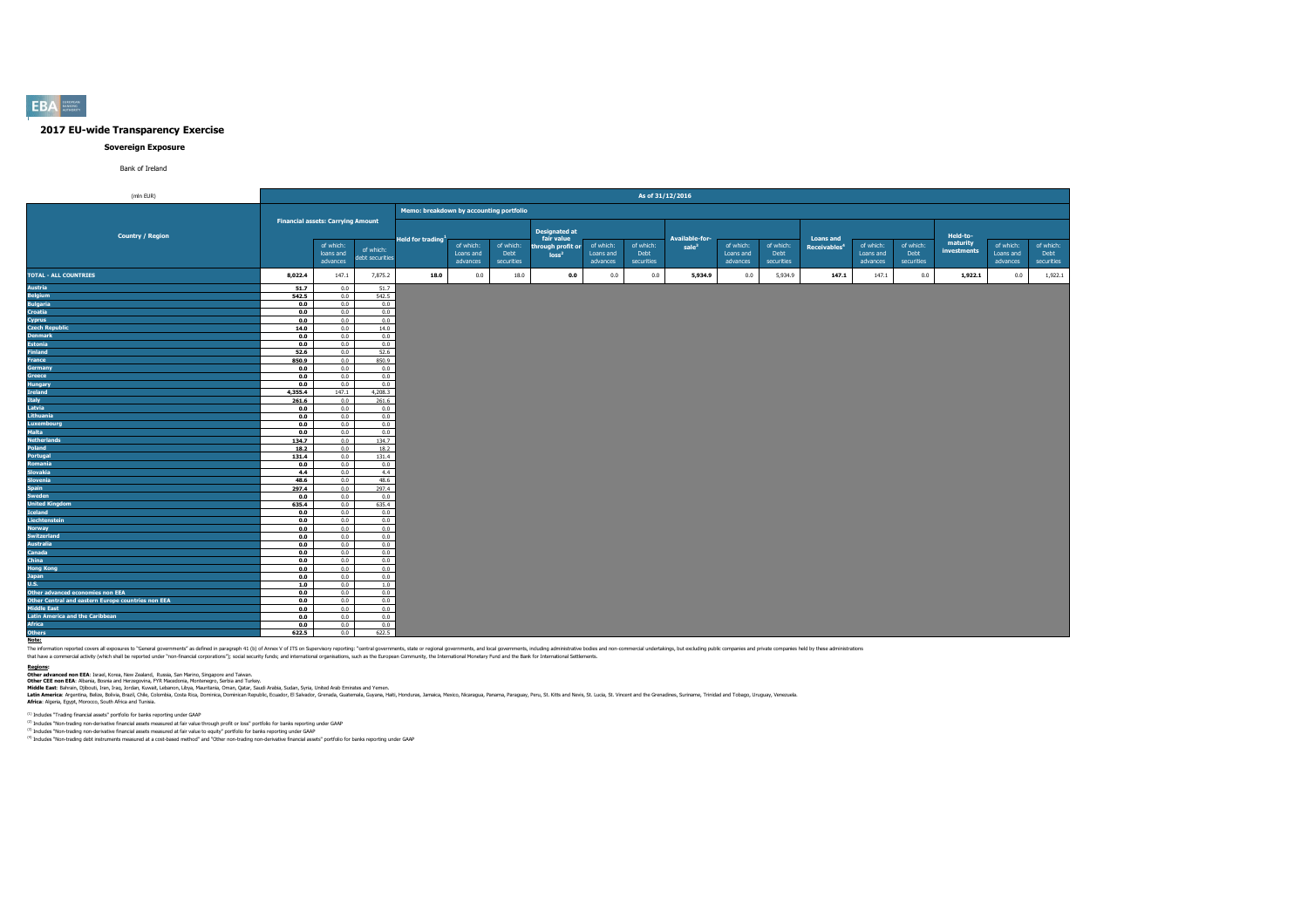

### **Sovereign Exposure**

Bank of Ireland

**Note:**

The information reported covers all exposures to "General governments" as defined in paragraph 41 (b) o

that have a commercial activity (which shall be reported under "non-financial corporations"); social securit

**Regions:**

**Other advanced non EEA**: Israel, Korea, New Zealand, Russia, San Marino, Singapore and Taiwan. **Other CEE non EEA**: Albania, Bosnia and Herzegovina, FYR Macedonia, Montenegro, Serbia and Turkey. **Middle East**: Bahrain, Djibouti, Iran, Iraq, Jordan, Kuwait, Lebanon, Libya, Mauritania, Oman, Qatar, Sau Latin America: Argentina, Belize, Bolivia, Brazil, Chile, Colombia, Costa Rica, Dominica, Dominican Repul **Africa**: Algeria, Egypt, Morocco, South Africa and Tunisia.

 $<sup>(1)</sup>$  Includes "Trading financial assets" portfolio for banks reporting under GAAP</sup>

 $(2)$  Includes "Non-trading non-derivative financial assets measured at fair value through profit or loss" port (3) Includes "Non-trading non-derivative financial assets measured at fair value to equity" portfolio for ban  $(4)$  Includes "Non-trading debt instruments measured at a cost-based method" and "Other non-trading nor

| (mln EUR)                                          |              |                                          |                              |                                         |                                    |                                 |                                    |                                    | As of 30/06/2017                |                       |                                    |                                 |                          |                                    |                                 |                         |                                    |                                 |
|----------------------------------------------------|--------------|------------------------------------------|------------------------------|-----------------------------------------|------------------------------------|---------------------------------|------------------------------------|------------------------------------|---------------------------------|-----------------------|------------------------------------|---------------------------------|--------------------------|------------------------------------|---------------------------------|-------------------------|------------------------------------|---------------------------------|
|                                                    |              |                                          |                              | Memo: breakdown by accounting portfolio |                                    |                                 |                                    |                                    |                                 |                       |                                    |                                 |                          |                                    |                                 |                         |                                    |                                 |
|                                                    |              | <b>Financial assets: Carrying Amount</b> |                              |                                         |                                    |                                 |                                    |                                    |                                 |                       |                                    |                                 |                          |                                    |                                 |                         |                                    |                                 |
| <b>Country / Region</b>                            |              |                                          |                              | Held for trading <sup>1</sup>           |                                    |                                 | <b>Designated at</b><br>fair value |                                    |                                 | <b>Available-for-</b> |                                    |                                 | <b>Loans and</b>         |                                    |                                 | Held-to-                |                                    |                                 |
|                                                    |              | of which:<br>loans and<br>advances       | of which:<br>debt securities |                                         | of which:<br>Loans and<br>advances | of which:<br>Debt<br>securities | through profit or<br>$\log s^2$    | of which:<br>Loans and<br>advances | of which:<br>Debt<br>securities | sale <sup>3</sup>     | of which:<br>Loans and<br>advances | of which:<br>Debt<br>securities | Receivables <sup>4</sup> | of which:<br>Loans and<br>advances | of which:<br>Debt<br>securities | maturity<br>investments | of which:<br>Loans and<br>advances | of which:<br>Debt<br>securities |
| <b>TOTAL - ALL COUNTRIES</b>                       | 9,344.3      | 165.8                                    | 9,178.5                      | 89.2                                    | 0.0                                | 89.2                            | 0.0                                | 0.0                                | 0.0                             | 7,221.0               | 0.0                                | 7,221.0                         | 165.8                    | 165.8                              | 0.0                             | 1,867.2                 | 0.0                                | 1,867.2                         |
| <b>Austria</b>                                     | 50.8         | 0.0                                      | 50.8                         |                                         |                                    |                                 |                                    |                                    |                                 |                       |                                    |                                 |                          |                                    |                                 |                         |                                    |                                 |
| <b>Belgium</b>                                     | 534.3        | 0.0                                      | 534.3                        |                                         |                                    |                                 |                                    |                                    |                                 |                       |                                    |                                 |                          |                                    |                                 |                         |                                    |                                 |
| <b>Bulgaria</b>                                    | 0.0          | 0.0                                      | 0.0                          |                                         |                                    |                                 |                                    |                                    |                                 |                       |                                    |                                 |                          |                                    |                                 |                         |                                    |                                 |
| <b>Croatia</b>                                     | 0.0          | 0.0                                      | 0.0                          |                                         |                                    |                                 |                                    |                                    |                                 |                       |                                    |                                 |                          |                                    |                                 |                         |                                    |                                 |
| <b>Cyprus</b><br><b>Czech Republic</b>             | 0.0          | 0.0                                      | 0.0                          |                                         |                                    |                                 |                                    |                                    |                                 |                       |                                    |                                 |                          |                                    |                                 |                         |                                    |                                 |
| <b>Denmark</b>                                     | 13.6<br>0.0  | 0.0<br>0.0                               | 13.6<br>0.0                  |                                         |                                    |                                 |                                    |                                    |                                 |                       |                                    |                                 |                          |                                    |                                 |                         |                                    |                                 |
| <b>Estonia</b>                                     | 0.0          | 0.0                                      | 0.0                          |                                         |                                    |                                 |                                    |                                    |                                 |                       |                                    |                                 |                          |                                    |                                 |                         |                                    |                                 |
| <b>Finland</b>                                     | 0.0          | 0.0                                      | 0.0                          |                                         |                                    |                                 |                                    |                                    |                                 |                       |                                    |                                 |                          |                                    |                                 |                         |                                    |                                 |
| <b>France</b>                                      | 1,003.0      | 0.0                                      | 1,003.0                      |                                         |                                    |                                 |                                    |                                    |                                 |                       |                                    |                                 |                          |                                    |                                 |                         |                                    |                                 |
| <b>Germany</b>                                     | 0.0          | 0.0                                      | 0.0                          |                                         |                                    |                                 |                                    |                                    |                                 |                       |                                    |                                 |                          |                                    |                                 |                         |                                    |                                 |
| <b>Greece</b>                                      | 0.0          | 0.0                                      | 0.0                          |                                         |                                    |                                 |                                    |                                    |                                 |                       |                                    |                                 |                          |                                    |                                 |                         |                                    |                                 |
| <b>Hungary</b>                                     | 8.1          | 0.0                                      | 8.1                          |                                         |                                    |                                 |                                    |                                    |                                 |                       |                                    |                                 |                          |                                    |                                 |                         |                                    |                                 |
| <b>Ireland</b>                                     | 5,084.2      | 165.8                                    | 4,918.5                      |                                         |                                    |                                 |                                    |                                    |                                 |                       |                                    |                                 |                          |                                    |                                 |                         |                                    |                                 |
| <b>Italy</b>                                       | 254.6        | 0.0                                      | 254.6                        |                                         |                                    |                                 |                                    |                                    |                                 |                       |                                    |                                 |                          |                                    |                                 |                         |                                    |                                 |
| Latvia                                             | 0.0          | 0.0                                      | 0.0                          |                                         |                                    |                                 |                                    |                                    |                                 |                       |                                    |                                 |                          |                                    |                                 |                         |                                    |                                 |
| Lithuania                                          | 0.0          | 0.0                                      | 0.0                          |                                         |                                    |                                 |                                    |                                    |                                 |                       |                                    |                                 |                          |                                    |                                 |                         |                                    |                                 |
| <b>Luxembourg</b>                                  | 0.0          | 0.0                                      | 0.0                          |                                         |                                    |                                 |                                    |                                    |                                 |                       |                                    |                                 |                          |                                    |                                 |                         |                                    |                                 |
| <b>Malta</b>                                       | 0.0          | 0.0                                      | 0.0                          |                                         |                                    |                                 |                                    |                                    |                                 |                       |                                    |                                 |                          |                                    |                                 |                         |                                    |                                 |
| <b>Netherlands</b><br><b>Poland</b>                | 57.3         | 0.0                                      | 57.3                         |                                         |                                    |                                 |                                    |                                    |                                 |                       |                                    |                                 |                          |                                    |                                 |                         |                                    |                                 |
| <b>Portugal</b>                                    | 0.0<br>126.1 | 0.0<br>0.0                               | 0.0<br>126.1                 |                                         |                                    |                                 |                                    |                                    |                                 |                       |                                    |                                 |                          |                                    |                                 |                         |                                    |                                 |
| <b>Romania</b>                                     | 0.0          | 0.0                                      | 0.0                          |                                         |                                    |                                 |                                    |                                    |                                 |                       |                                    |                                 |                          |                                    |                                 |                         |                                    |                                 |
| <b>Slovakia</b>                                    | 4.3          | 0.0                                      | 4.3                          |                                         |                                    |                                 |                                    |                                    |                                 |                       |                                    |                                 |                          |                                    |                                 |                         |                                    |                                 |
| <b>Slovenia</b>                                    | 42.1         | 0.0                                      | 42.1                         |                                         |                                    |                                 |                                    |                                    |                                 |                       |                                    |                                 |                          |                                    |                                 |                         |                                    |                                 |
| <b>Spain</b>                                       | 555.9        | 0.0                                      | 555.9                        |                                         |                                    |                                 |                                    |                                    |                                 |                       |                                    |                                 |                          |                                    |                                 |                         |                                    |                                 |
| <b>Sweden</b>                                      | 0.0          | 0.0                                      | 0.0                          |                                         |                                    |                                 |                                    |                                    |                                 |                       |                                    |                                 |                          |                                    |                                 |                         |                                    |                                 |
| <b>United Kingdom</b>                              | 612.2        | 0.0                                      | 612.2                        |                                         |                                    |                                 |                                    |                                    |                                 |                       |                                    |                                 |                          |                                    |                                 |                         |                                    |                                 |
| <b>Iceland</b>                                     | 0.0          | 0.0                                      | 0.0                          |                                         |                                    |                                 |                                    |                                    |                                 |                       |                                    |                                 |                          |                                    |                                 |                         |                                    |                                 |
| Liechtenstein                                      | 0.0          | 0.0                                      | 0.0                          |                                         |                                    |                                 |                                    |                                    |                                 |                       |                                    |                                 |                          |                                    |                                 |                         |                                    |                                 |
| <b>Norway</b>                                      | 0.0          | 0.0                                      | 0.0                          |                                         |                                    |                                 |                                    |                                    |                                 |                       |                                    |                                 |                          |                                    |                                 |                         |                                    |                                 |
| <b>Switzerland</b>                                 | 0.0          | 0.0                                      | 0.0                          |                                         |                                    |                                 |                                    |                                    |                                 |                       |                                    |                                 |                          |                                    |                                 |                         |                                    |                                 |
| <b>Australia</b>                                   | 0.0          | 0.0                                      | 0.0                          |                                         |                                    |                                 |                                    |                                    |                                 |                       |                                    |                                 |                          |                                    |                                 |                         |                                    |                                 |
| <b>Canada</b>                                      | 0.0          | 0.0                                      | 0.0                          |                                         |                                    |                                 |                                    |                                    |                                 |                       |                                    |                                 |                          |                                    |                                 |                         |                                    |                                 |
| <b>China</b>                                       | 0.0          | 0.0                                      | 0.0                          |                                         |                                    |                                 |                                    |                                    |                                 |                       |                                    |                                 |                          |                                    |                                 |                         |                                    |                                 |
| <b>Hong Kong</b><br><b>Japan</b>                   | 0.0<br>0.0   | 0.0<br>0.0                               | 0.0<br>0.0                   |                                         |                                    |                                 |                                    |                                    |                                 |                       |                                    |                                 |                          |                                    |                                 |                         |                                    |                                 |
| <b>U.S.</b>                                        | 0.9          | 0.0                                      | 0.9                          |                                         |                                    |                                 |                                    |                                    |                                 |                       |                                    |                                 |                          |                                    |                                 |                         |                                    |                                 |
| Other advanced economies non EEA                   | 0.0          | 0.0                                      | 0.0                          |                                         |                                    |                                 |                                    |                                    |                                 |                       |                                    |                                 |                          |                                    |                                 |                         |                                    |                                 |
| Other Central and eastern Europe countries non EEA | 0.0          | 0.0                                      | 0.0                          |                                         |                                    |                                 |                                    |                                    |                                 |                       |                                    |                                 |                          |                                    |                                 |                         |                                    |                                 |
| <b>Middle East</b>                                 | 0.0          | 0.0                                      | 0.0                          |                                         |                                    |                                 |                                    |                                    |                                 |                       |                                    |                                 |                          |                                    |                                 |                         |                                    |                                 |
| Latin America and the Caribbean                    | 1.8          | 0.0                                      | 1.8                          |                                         |                                    |                                 |                                    |                                    |                                 |                       |                                    |                                 |                          |                                    |                                 |                         |                                    |                                 |
| <b>Africa</b>                                      | 0.0          | 0.0                                      | 0.0                          |                                         |                                    |                                 |                                    |                                    |                                 |                       |                                    |                                 |                          |                                    |                                 |                         |                                    |                                 |
| <b>Others</b>                                      | 995.1        | 0.0                                      | 995.1                        |                                         |                                    |                                 |                                    |                                    |                                 |                       |                                    |                                 |                          |                                    |                                 |                         |                                    |                                 |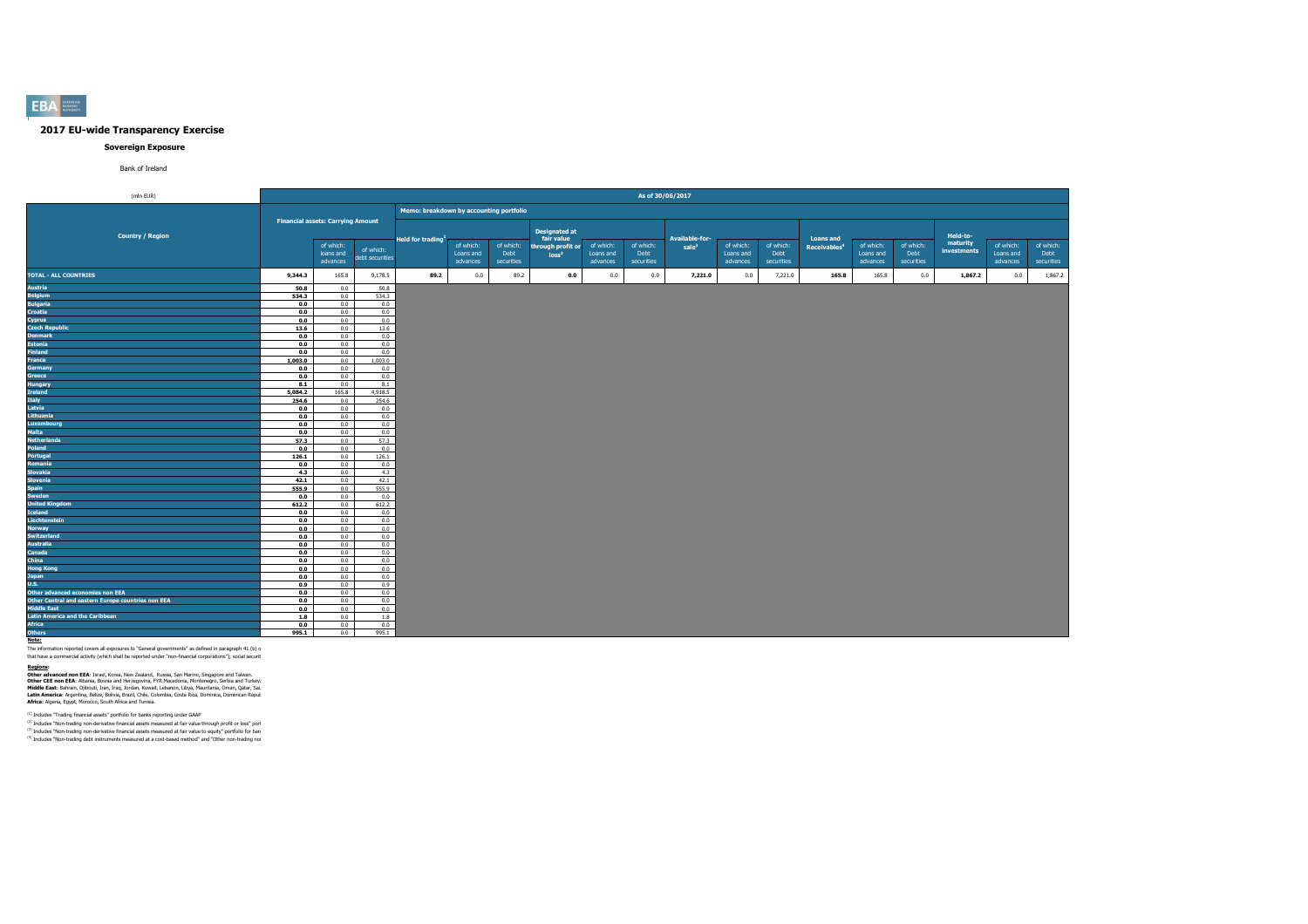

|                                                                |         |                                            |       | As of 31/12/2016            |                                                                                                             |                                   |                                                 |         |                                             |                  | As of 30/06/2017                     |                                                                                                             |                        |                                                 |
|----------------------------------------------------------------|---------|--------------------------------------------|-------|-----------------------------|-------------------------------------------------------------------------------------------------------------|-----------------------------------|-------------------------------------------------|---------|---------------------------------------------|------------------|--------------------------------------|-------------------------------------------------------------------------------------------------------------|------------------------|-------------------------------------------------|
|                                                                |         | <b>Gross carrying amount</b>               |       |                             | <b>Accumulated impairment,</b><br>accumulated changes in fair<br>value due to credit risk and<br>provisions |                                   | <b>Collaterals and</b><br>financial             |         | <b>Gross carrying amount</b>                |                  |                                      | <b>Accumulated impairment,</b><br>accumulated changes in fair<br>value due to credit risk and<br>provisions |                        | Collaterals an<br>financial                     |
|                                                                |         | Of which<br>performing but<br>past due >30 |       | Of which non-performing $1$ | On performing<br>exposures <sup>2</sup>                                                                     | On non-<br>performing             | guarantees<br>received on<br>non-<br>performing |         | Of which<br>performing but<br>past due > 30 |                  | Of which non-performing <sup>1</sup> | On performing<br>exposures <sup>2</sup>                                                                     | On non-<br>performing  | guarantees<br>received on<br>non-<br>performing |
| (mln EUR, $%$ )                                                |         | days and $\leq$ =90<br>days                |       | Of which:<br>defaulted      |                                                                                                             | $\sqrt{2}$ exposures <sup>3</sup> | exposures                                       |         | days and $\leq=90$<br>days                  |                  | Of which:<br>defaulted               |                                                                                                             | exposures <sup>3</sup> | exposures                                       |
| Debt securities (including at amortised cost and fair value)   | 13,311  |                                            |       |                             |                                                                                                             |                                   | $\mathbf 0$                                     | 14,044  | $\mathbf 0$                                 | $\mathbf 0$      |                                      |                                                                                                             | $\mathbf 0$            |                                                 |
| Central banks                                                  |         |                                            |       |                             |                                                                                                             |                                   |                                                 |         |                                             |                  |                                      |                                                                                                             |                        |                                                 |
| General governments                                            | 7,857   |                                            |       |                             |                                                                                                             |                                   |                                                 | 9,088   | $\overline{0}$                              | $\boldsymbol{0}$ |                                      |                                                                                                             |                        |                                                 |
| Credit institutions                                            | 4,358   |                                            |       |                             |                                                                                                             |                                   |                                                 | 4,202   |                                             |                  |                                      |                                                                                                             |                        |                                                 |
| Other financial corporations                                   | 341     |                                            |       |                             |                                                                                                             |                                   |                                                 | 358     |                                             |                  |                                      |                                                                                                             |                        |                                                 |
| Non-financial corporations                                     | 755     |                                            |       |                             |                                                                                                             |                                   |                                                 | 396     |                                             |                  |                                      |                                                                                                             |                        |                                                 |
| Loans and advances(including at amortised cost and fair value) | 90,670  | 647                                        | 8,114 | 6,951                       | 371                                                                                                         | 3,518                             | 2,751                                           | 88,009  | 612                                         | 8,085            | 7,491                                | 420                                                                                                         | 2,790                  | 3,495                                           |
| Central banks                                                  | 6,257   |                                            |       |                             |                                                                                                             |                                   |                                                 | 5,973   | $\overline{0}$                              | $\boldsymbol{0}$ |                                      |                                                                                                             |                        |                                                 |
| General governments                                            | 147     |                                            |       |                             |                                                                                                             |                                   |                                                 | 166     |                                             |                  |                                      |                                                                                                             |                        |                                                 |
| Credit institutions                                            | 1,787   |                                            |       |                             |                                                                                                             |                                   |                                                 | 1,692   |                                             |                  |                                      |                                                                                                             |                        |                                                 |
| Other financial corporations                                   | 1,055   |                                            | 64    | 62                          |                                                                                                             | 23                                | 5 <sub>1</sub>                                  | 894     | $\overline{0}$                              | 34               | 32                                   |                                                                                                             | 12                     |                                                 |
| Non-financial corporations                                     | 28,233  | 125                                        | 5,006 | 4,418                       | 129                                                                                                         | 2,446                             | 973                                             | 27,064  | 121                                         | 4,248            | 4,006                                | 126                                                                                                         | 1,985                  | 854                                             |
| of which: small and medium-sized enterprises at amortised cost | 18,783  | 81                                         | 4,042 | 3,494                       | 97                                                                                                          | 1,847                             | 907                                             | 18,079  | 107                                         | 3,426            | 3,202                                | 98                                                                                                          | 1,456                  | 814                                             |
| Households                                                     | 53,191  | 522                                        | 3,044 | 2,471                       | 240                                                                                                         | 1,050                             | 1,773                                           | 52,221  | 491                                         | 3,803            | 3,452                                | 293                                                                                                         | 793                    | 2,639                                           |
| <b>DEBT INSTRUMENTS other than HFT</b>                         | 103,981 | 647                                        | 8,114 | 6,951                       | 371                                                                                                         | 3,518                             | 2,751                                           | 102,053 | 612                                         | 8,085            | 7,491                                | 420                                                                                                         | 2,790                  | 3,495                                           |
| <b>OFF-BALANCE SHEET EXPOSURES</b>                             | 15,287  |                                            | 203   | 55                          |                                                                                                             | $\mathbf 0$                       | $\mathbf 0$                                     | 16,301  |                                             | 130              | 118                                  | $\mathbf 0$                                                                                                 | $\mathbf 0$            |                                                 |

 $^{(1)}$  For the definition of non-performing exposures please refer to COMMISSION IMPLEMENTING REGULATION (EU) 2015/227 of 9 January 2015, ANNEX V, Part 2-Template related instructions, subtitle 29 <sup>(2)</sup> Insitutions report here collective allowances for incurrred but not reported losses (instruments at amortised cost) and changes in fair value of performing exposures due to credit risk and provisions (instruments at (3) Insitutions report here specific allowances for financial assets, individually and collectively estimated (instruments at amortised cost) and changes in fair value of NPE due to credit risk and provisions (instruments

| <b>Collaterals and</b><br>financial<br>guarantees<br>received on<br>non-<br>performing<br>exposures |       |
|-----------------------------------------------------------------------------------------------------|-------|
|                                                                                                     | 0     |
|                                                                                                     | 0     |
|                                                                                                     | 0     |
|                                                                                                     | 0     |
|                                                                                                     | 0     |
|                                                                                                     | 0     |
|                                                                                                     | 3,495 |
|                                                                                                     | 0     |
|                                                                                                     | 0     |
|                                                                                                     | 0     |
|                                                                                                     | 3     |
|                                                                                                     | 854   |
|                                                                                                     | 814   |
|                                                                                                     | 2,639 |
|                                                                                                     | 3,495 |
|                                                                                                     | O     |
|                                                                                                     |       |

# **2017 EU-wide Transparency Exercise**

#### **Performing and non-performing exposures**